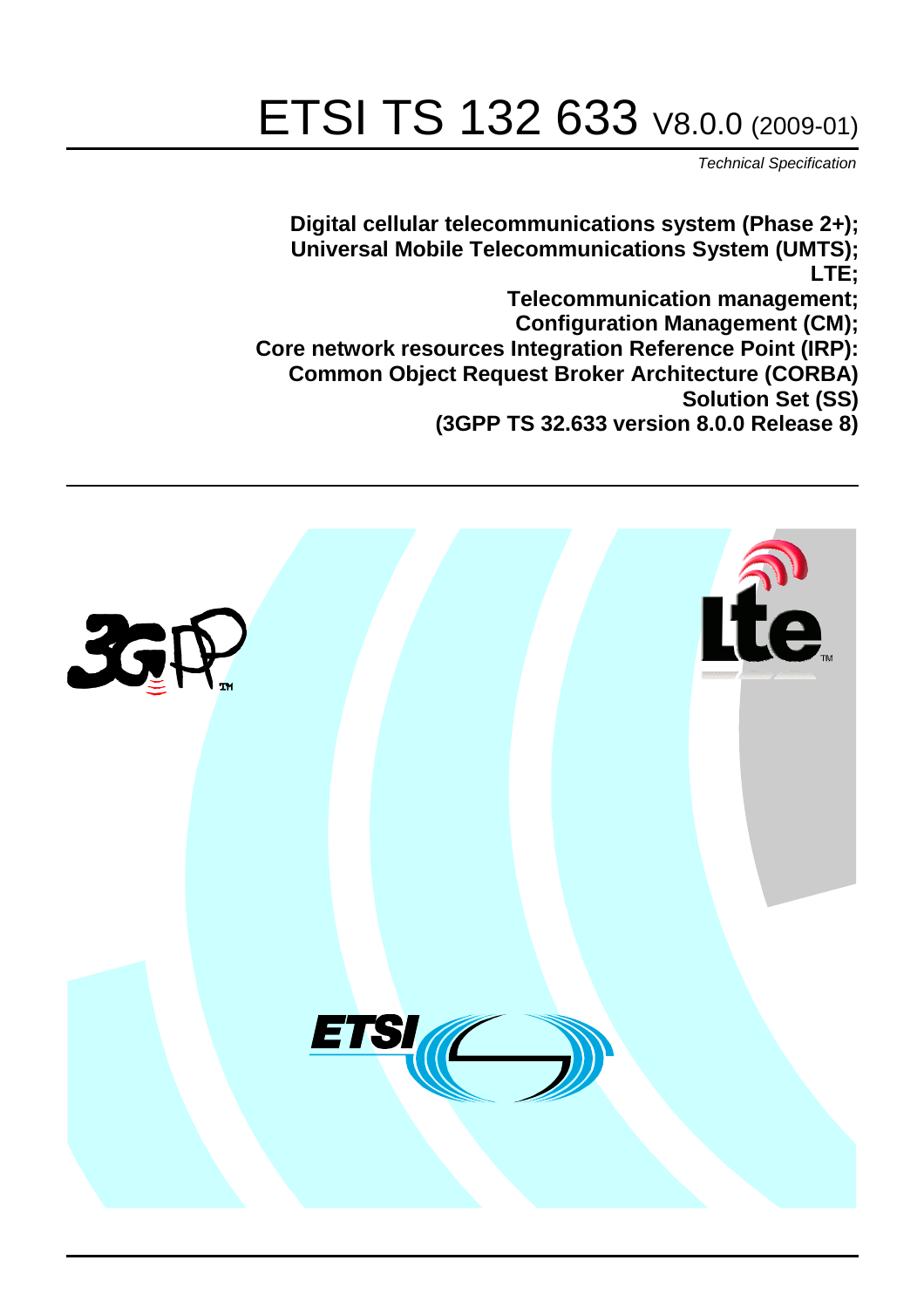Reference RTS/TSGS-0532633v800

Keywords

GSM, LTE, UMTS

#### *ETSI*

#### 650 Route des Lucioles F-06921 Sophia Antipolis Cedex - FRANCE

Tel.: +33 4 92 94 42 00 Fax: +33 4 93 65 47 16

Siret N° 348 623 562 00017 - NAF 742 C Association à but non lucratif enregistrée à la Sous-Préfecture de Grasse (06) N° 7803/88

#### *Important notice*

Individual copies of the present document can be downloaded from: [http://www.etsi.org](http://www.etsi.org/)

The present document may be made available in more than one electronic version or in print. In any case of existing or perceived difference in contents between such versions, the reference version is the Portable Document Format (PDF). In case of dispute, the reference shall be the printing on ETSI printers of the PDF version kept on a specific network drive within ETSI Secretariat.

Users of the present document should be aware that the document may be subject to revision or change of status. Information on the current status of this and other ETSI documents is available at <http://portal.etsi.org/tb/status/status.asp>

If you find errors in the present document, please send your comment to one of the following services: [http://portal.etsi.org/chaircor/ETSI\\_support.asp](http://portal.etsi.org/chaircor/ETSI_support.asp)

#### *Copyright Notification*

No part may be reproduced except as authorized by written permission. The copyright and the foregoing restriction extend to reproduction in all media.

> © European Telecommunications Standards Institute 2009. All rights reserved.

**DECT**TM, **PLUGTESTS**TM, **UMTS**TM, **TIPHON**TM, the TIPHON logo and the ETSI logo are Trade Marks of ETSI registered for the benefit of its Members.

**3GPP**TM is a Trade Mark of ETSI registered for the benefit of its Members and of the 3GPP Organizational Partners. **LTE**™ is a Trade Mark of ETSI currently being registered

for the benefit of its Members and of the 3GPP Organizational Partners.

**GSM**® and the GSM logo are Trade Marks registered and owned by the GSM Association.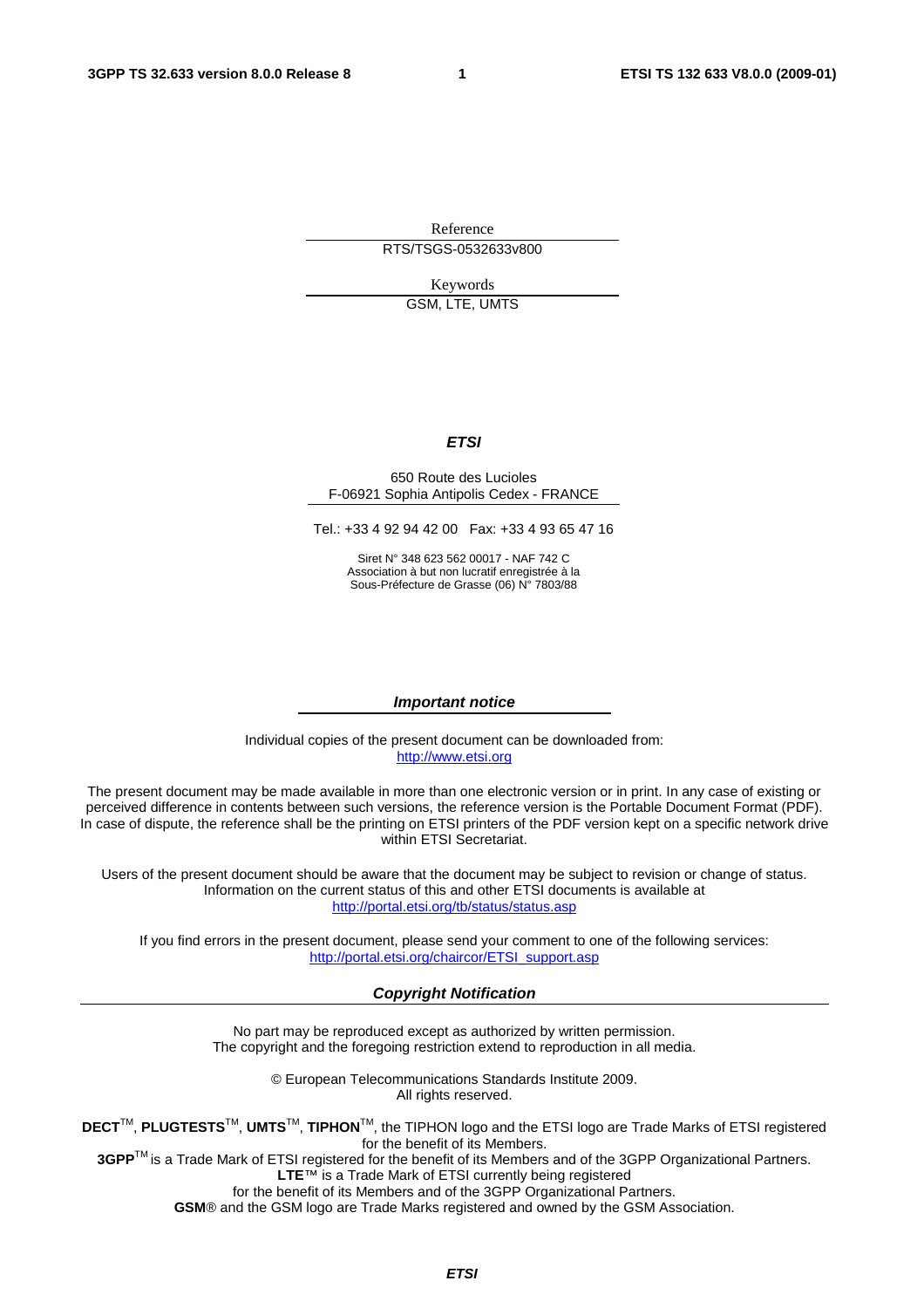### Intellectual Property Rights

IPRs essential or potentially essential to the present document may have been declared to ETSI. The information pertaining to these essential IPRs, if any, is publicly available for **ETSI members and non-members**, and can be found in ETSI SR 000 314: *"Intellectual Property Rights (IPRs); Essential, or potentially Essential, IPRs notified to ETSI in respect of ETSI standards"*, which is available from the ETSI Secretariat. Latest updates are available on the ETSI Web server ([http://webapp.etsi.org/IPR/home.asp\)](http://webapp.etsi.org/IPR/home.asp).

Pursuant to the ETSI IPR Policy, no investigation, including IPR searches, has been carried out by ETSI. No guarantee can be given as to the existence of other IPRs not referenced in ETSI SR 000 314 (or the updates on the ETSI Web server) which are, or may be, or may become, essential to the present document.

### Foreword

This Technical Specification (TS) has been produced by ETSI 3rd Generation Partnership Project (3GPP).

The present document may refer to technical specifications or reports using their 3GPP identities, UMTS identities or GSM identities. These should be interpreted as being references to the corresponding ETSI deliverables.

The cross reference between GSM, UMTS, 3GPP and ETSI identities can be found under [http://webapp.etsi.org/key/queryform.asp.](http://webapp.etsi.org/key/queryform.asp)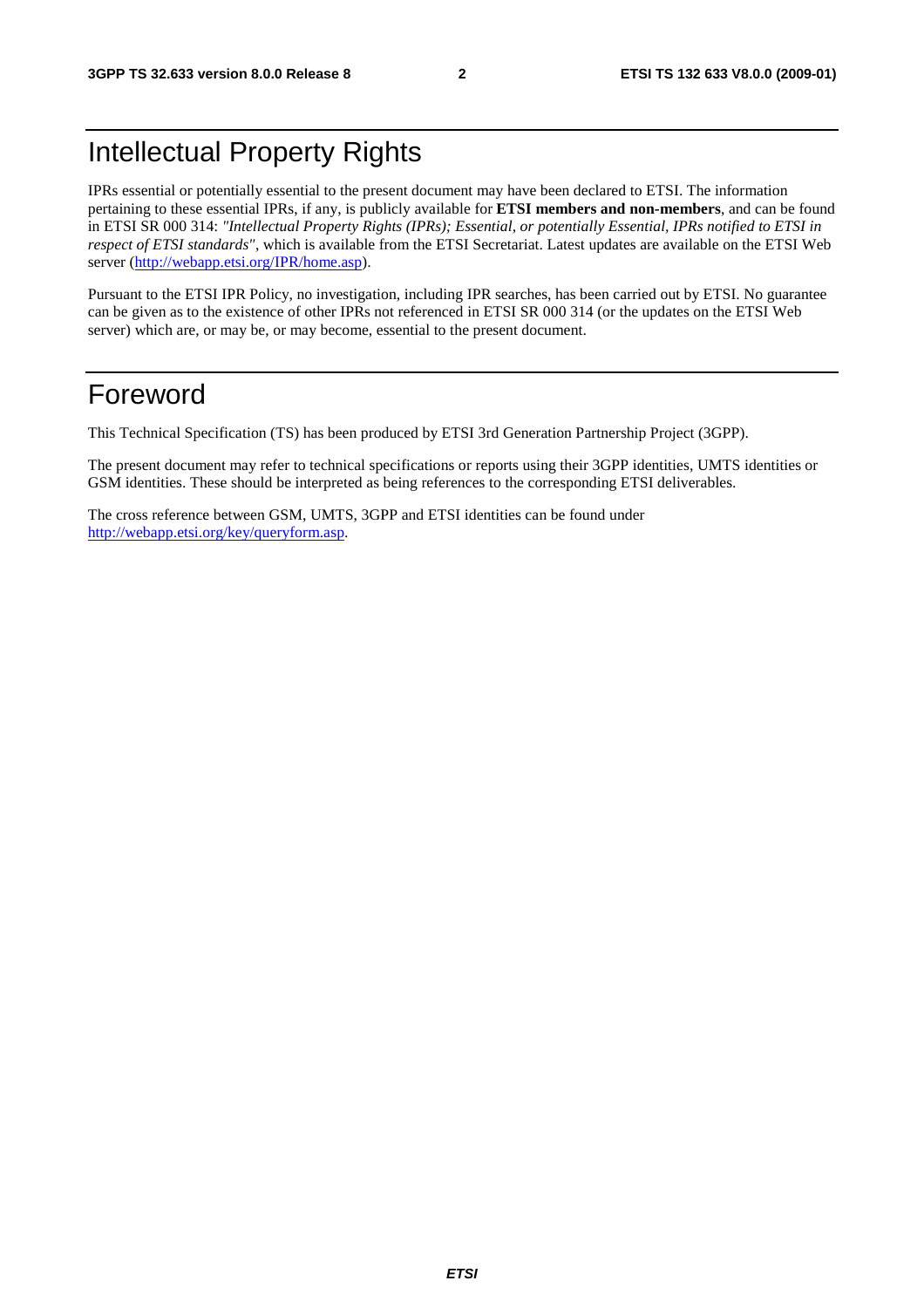#### $\mathbf{3}$

## Contents

| 1                |  |
|------------------|--|
| 2                |  |
| 3                |  |
| 3.1              |  |
| 3.2              |  |
| 4                |  |
| 4.1              |  |
| 5                |  |
| 5.1              |  |
| 5.2              |  |
| 5.2.1            |  |
| 5.2.2            |  |
| 5.2.3            |  |
| 5.2.4            |  |
| 5.2.5            |  |
| 5.2.6            |  |
| 5.2.7            |  |
| 5.2.8            |  |
| 5.2.9            |  |
| 5.2.10           |  |
| 5.2.11           |  |
| 5.2.12           |  |
| 5.2.13           |  |
| 5.2.14           |  |
| 5.2.15           |  |
| 5.2.16           |  |
| 5.2.17           |  |
| 5.2.18           |  |
| 5.2.19           |  |
| 5.2.20           |  |
| 5.2.21           |  |
| 5.2.22           |  |
| 5.2.23           |  |
| 5.2.24<br>5.2.25 |  |
| 5.2.26           |  |
| 5.2.27           |  |
| 5.2.28           |  |
| 5.2.29           |  |
| 5.2.30           |  |
| 5.2.31           |  |
| 5.2.32           |  |
| 5.2.33           |  |
| 5.2.34           |  |
| 5.2.35           |  |
| 5.2.36           |  |
| 5.2.37           |  |
| 5.2.38           |  |
|                  |  |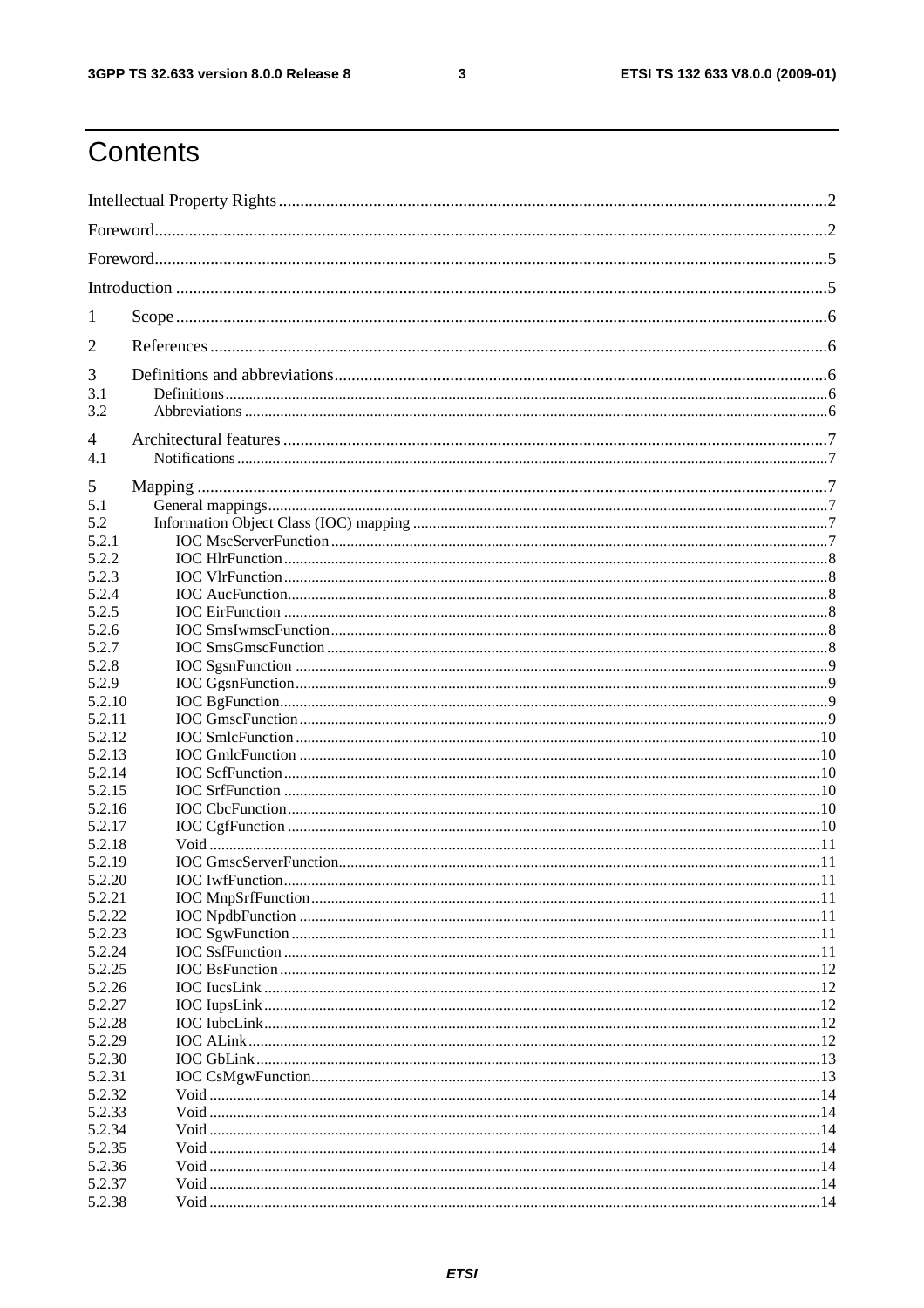#### $\overline{\mathbf{4}}$

| 5.2.39 |                               |  |
|--------|-------------------------------|--|
| 5.2.40 |                               |  |
| 5.2.41 |                               |  |
| 5.2.42 |                               |  |
| 5.2.43 |                               |  |
| 5.2.44 |                               |  |
| 5.2.45 |                               |  |
| 5.2.46 |                               |  |
| 5.2.47 |                               |  |
| 5.2.48 |                               |  |
| 5.2.49 |                               |  |
| 5.2.50 |                               |  |
| 5.2.51 |                               |  |
| 5.2.52 |                               |  |
| 5.2.53 |                               |  |
| 5.2.54 |                               |  |
| 5.2.55 |                               |  |
| 5.2.56 |                               |  |
| 5.2.57 |                               |  |
| 5.2.58 |                               |  |
| 5.2.59 |                               |  |
| 5.2.60 |                               |  |
| 5.2.61 |                               |  |
| 5.2.62 |                               |  |
| 5.2.63 |                               |  |
| 5.2.64 |                               |  |
| 5.2.65 |                               |  |
| 5.2.66 |                               |  |
| 5.2.67 |                               |  |
| 5.2.68 |                               |  |
| 5.2.69 |                               |  |
| 6      |                               |  |
| 6.1    |                               |  |
| 6.2    |                               |  |
|        |                               |  |
|        | <b>Annex A (normative):</b>   |  |
| A.1    |                               |  |
|        | <b>Annex B (informative):</b> |  |
|        |                               |  |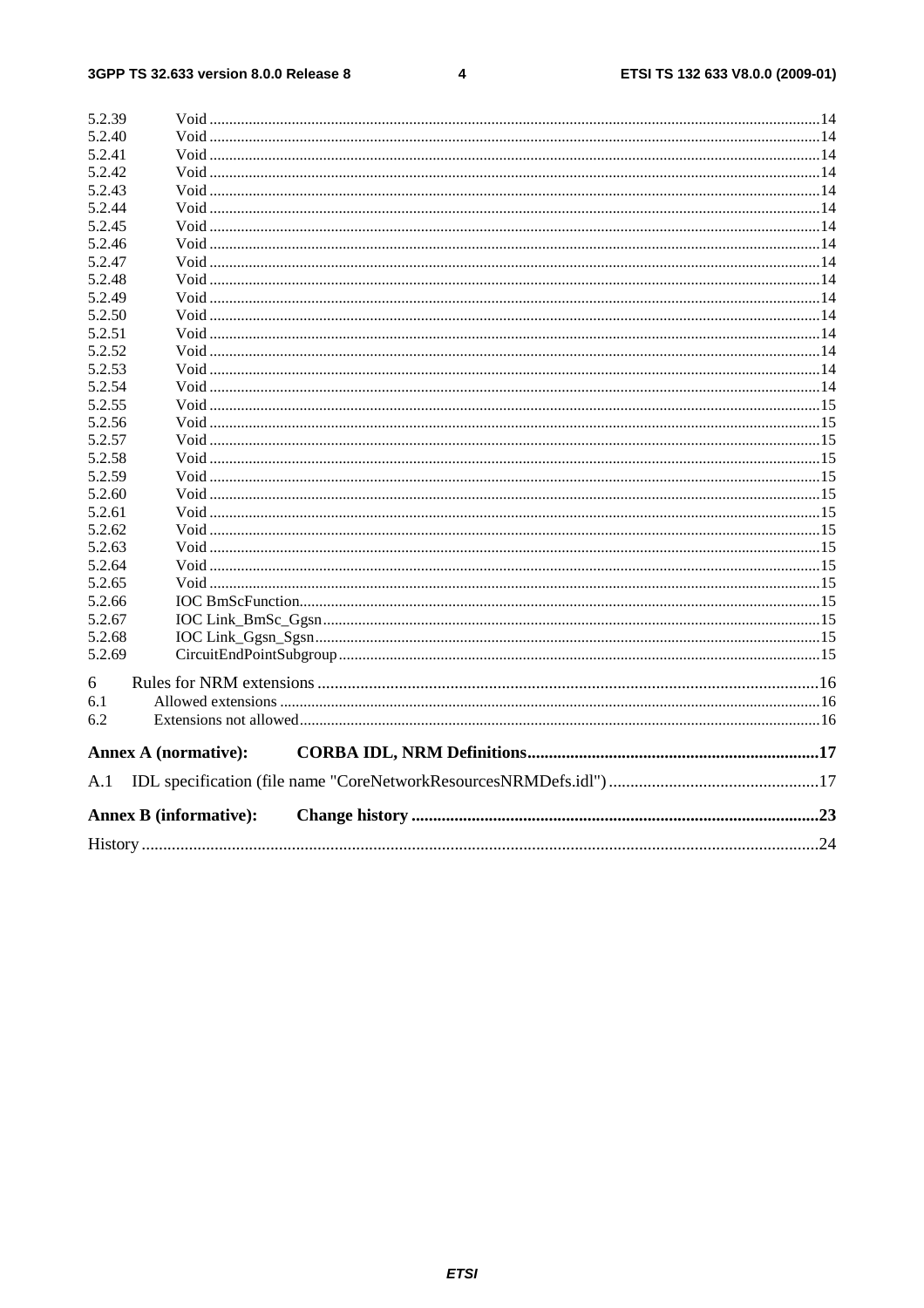### Foreword

This Technical Specification has been produced by the 3<sup>rd</sup> Generation Partnership Project (3GPP).

The contents of the present document are subject to continuing work within the TSG and may change following formal TSG approval. Should the TSG modify the contents of the present document, it will be re-released by the TSG with an identifying change of release date and an increase in version number as follows:

Version x.y.z

where:

- x the first digit:
	- 1 presented to TSG for information;
	- 2 presented to TSG for approval;
	- 3 or greater indicates TSG approved document under change control.
- y the second digit is incremented for all changes of substance, i.e. technical enhancements, corrections, updates, etc.
- z the third digit is incremented when editorial only changes have been incorporated in the document.

### Introduction

The present document is part of a TS-family covering the 3<sup>rd</sup> Generation Partnership Project; Technical Specification Group Services and System Aspects; Telecommunication management; as identified below:

| 32.631: | "Configuration Management (CM); Core network resources Integration Reference Point (IRP);<br>Requirements".                                                        |
|---------|--------------------------------------------------------------------------------------------------------------------------------------------------------------------|
| 32.632: | "Configuration Management (CM); Core network resources Integration Reference Point (IRP);<br>Network Resource Model (NRM)".                                        |
| 32.633: | "Configuration Management (CM); Core network resources Integration Reference Point<br>(IRP); Common Object Request Broker Architecture (CORBA) Solution Set (SS)". |
| 32.635: | "Configuration Management (CM); Core network resources Integration Reference Point (IRP);<br>Bulk CM eXtensible Markup Language (XML) file format definition".     |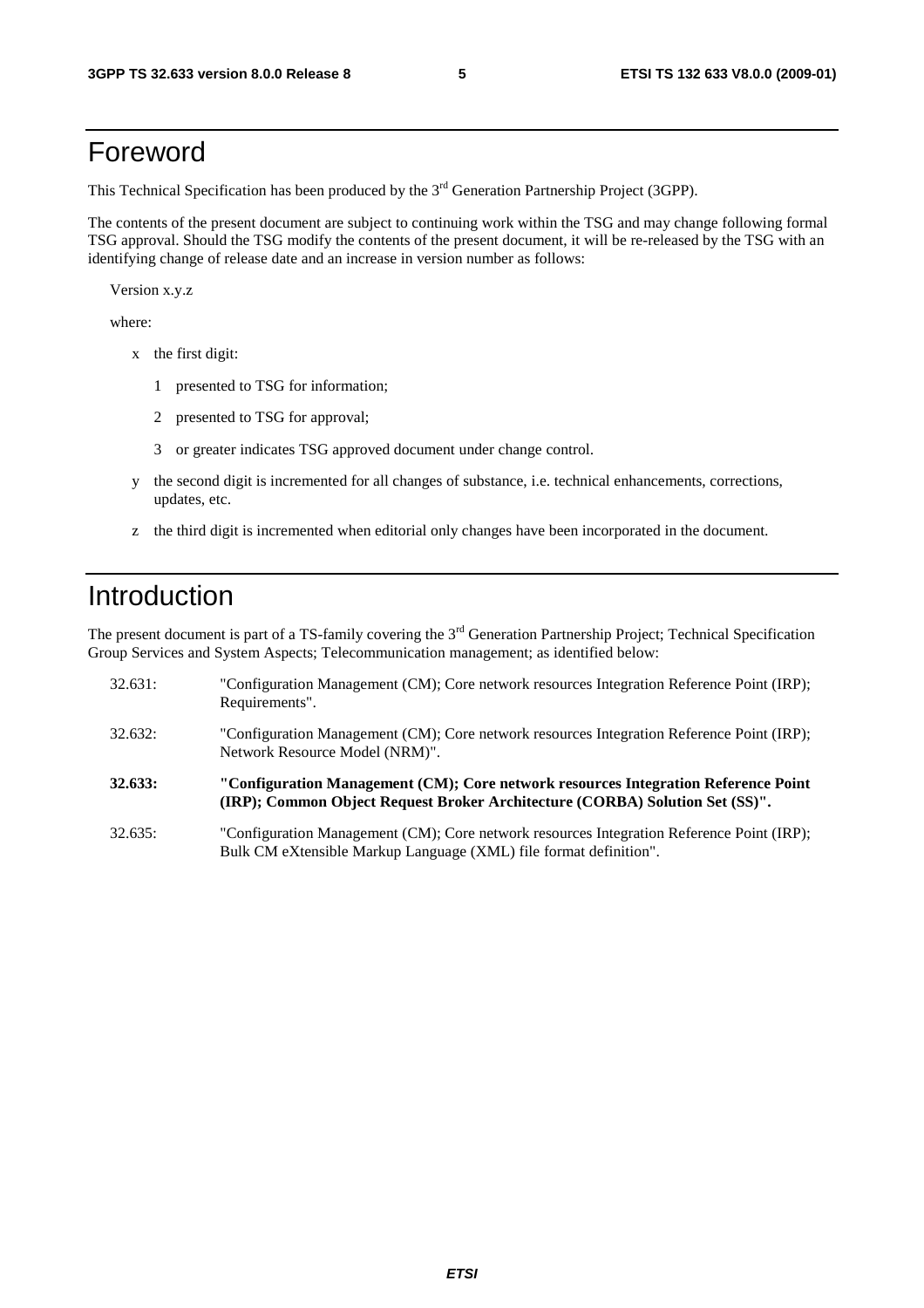### 1 Scope

The purpose of the present document is to define the mapping of the IRP information model (see TS 32.632 [3]) to the protocol specific details necessary for implementation of this IRP in a CORBA/IDL environment.

This Solution Set specification is related to 3GPP TS 32.632 V8.0.X.

### 2 References

The following documents contain provisions which, through reference in this text, constitute provisions of the present document.

- References are either specific (identified by date of publication, edition number, version number, etc.) or non-specific.
- For a specific reference, subsequent revisions do not apply.
- For a non-specific reference, the latest version applies. In the case of a reference to a 3GPP document (including a GSM document), a non-specific reference implicitly refers to the latest version of that document *in the same Release as the present document*.
- [1] 3GPP TS 32.101: "Telecommunication management; Principles and high level requirements".
- [2] 3GPP TS 32.102: "Telecommunication management; Architecture".
- [3] 3GPP TS 32.632: " Telecommunication management; Configuration Management (CM); Core Network Resources Integration Reference Point (IRP): Network Resource Model (NRM)".
- [4] 3GPP TS 32.300: "Telecommunication management; Configuration Management (CM); Name convention for Managed Objects".
- [5] 3GPP TS 32.303: " Telecommunication management; Configuration Management (CM); Notification Integration Reference Point (IRP): Common Object Request Broker Architecture (CORBA) Solution Set (SS)".
- [6] 3GPP TS 32.623: "Telecommunication management; Configuration Management (CM); Generic Network Resources Integration Reference Point (IRP): Common Object Request Broker Architecture (CORBA) Solution Set (SS)".

### 3 Definitions and abbreviations

### 3.1 Definitions

For terms and definitions please refer to TS 32.101 [1], TS 32.102 [2] and TS 32.632 [3].

### 3.2 Abbreviations

For the purposes of the present document, the following abbreviations apply:

| <b>CORBA</b> | Common Object Request Broker Architecture |
|--------------|-------------------------------------------|
| DN           | Distinguished Name                        |
| IDL          | Interface Definition Language (OMG)       |
| <b>IOC</b>   | <b>Information Object Class</b>           |
| <b>IRP</b>   | Integration Reference Point               |
| <b>IS</b>    | <b>Information Service</b>                |
| <b>MGW</b>   | Media GateWay                             |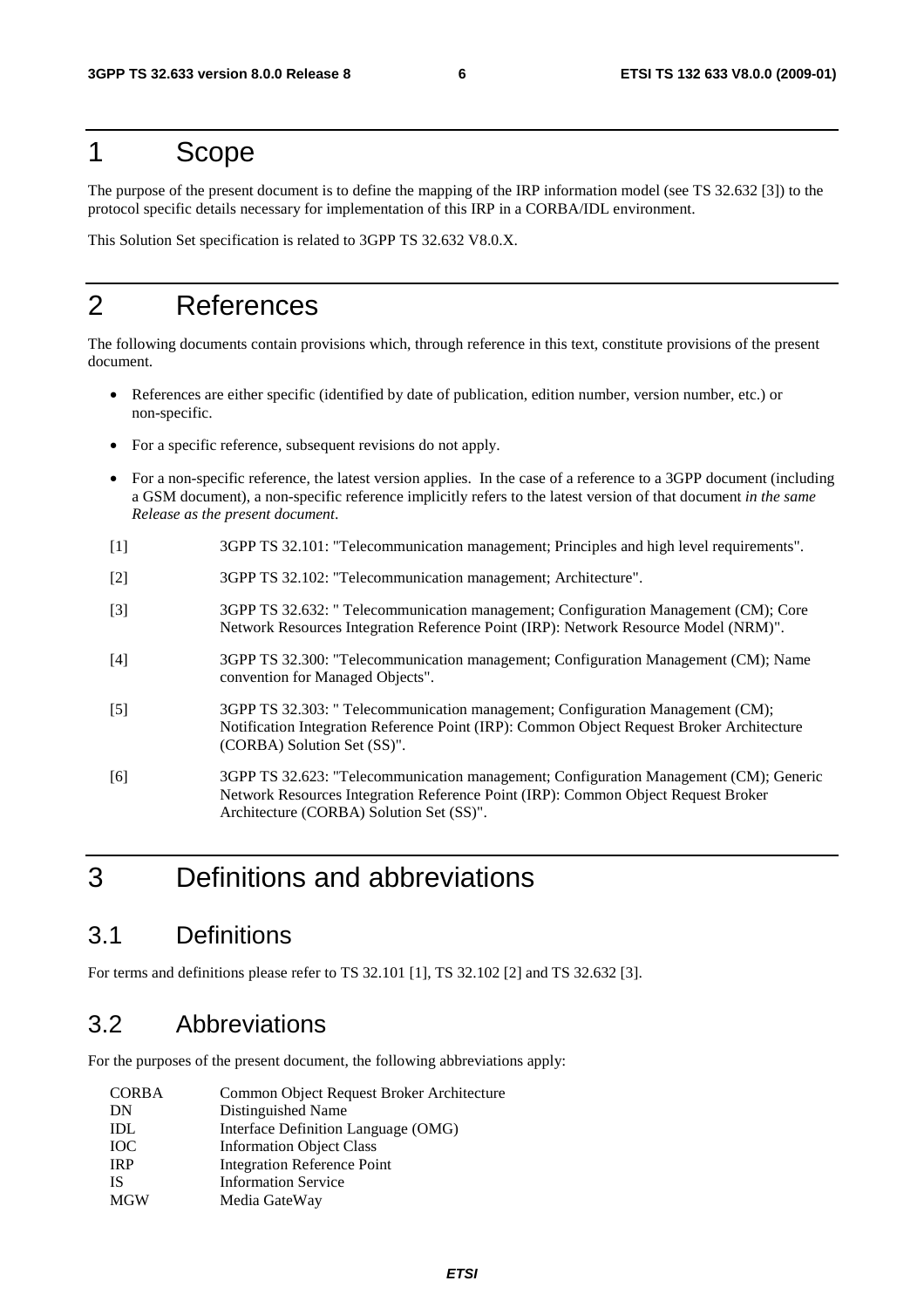| MО  | Managed Object                 |
|-----|--------------------------------|
| MOC | <b>Managed Object Class</b>    |
| NRM | Network Resource Model         |
| OMG | <b>Object Management Group</b> |

### 4 Architectural features

The overall architectural feature of Core Network Resources IRP is specified in TS 32.632 [3]. This clause specifies features that are specific to the CORBA SS.

### 4.1 Notifications

Notifications are sent according to the Notification IRP: CORBA SS (see TS 32.303 [5]).

### 5 Mapping

### 5.1 General mappings

Attributes modelling associations as defined in the NRM (here also called "reference attributes") are in this SS mapped to attributes. The names of the reference attributes in the NRM are mapped to the corresponding attribute names in the MOC. When the cardinality for an association is 0..1 or 1..1 the datatype for the reference attribute is defined as a MOReference. The value of an MO reference contains the distinguished name of the associated MO. When the cardinality for an association allows more than one referred MO, the reference attribute will be of type MOReferenceSet, which contains a sequence of MO references.

### 5.2 Information Object Class (IOC) mapping

### 5.2.1 IOC MscServerFunction

#### **Mapping from NRM IOC MscServerFunction attributes to SS equivalent MOC MscServerFunction attributes**

| <b>Attributes of IOC</b>           | <b>SS Attributes</b>                 | <b>SS Type</b>                                                       | Qualifier     |
|------------------------------------|--------------------------------------|----------------------------------------------------------------------|---------------|
| MscServerFunction in TS 32.632 [3] |                                      |                                                                      |               |
| mscServerFunctionId                | mscServerFunctionId                  | string                                                               | Read-Only, M  |
| userLabel                          | userLabel                            | string                                                               | Read-Write, M |
| mccList                            | mccList                              | GenericNetworkResourcesIRPSyste<br>m::AttributeTypes::LongSet        | Read-Write, M |
| mncList                            | mncList                              | GenericNetworkResourcesIRPSyste<br>m::AttributeTypes::LongSet        | Read-Write, M |
| lacList                            | lacList                              | GenericNetworkResourcesIRPSyste<br>m::AttributeTypes::LongSet        | Read-Write, M |
| sacList                            | sacList                              | GenericNetworkResourcesIRPSyste<br>m::AttributeTypes::LongSet        | Read-Write, M |
| qcaList                            | qcaList                              | GenericNetworkResourcesIRPSyste<br>m::AttributeTypes::LongSet        | Read-Write, M |
| mscld                              | mscld                                | long                                                                 | Read-Write, M |
| mscServerFunction-GsmCell          | mscServerFunctionG<br>smCell         | GenericNetworkResourcesIRPSyste<br>m::AttributeTypes::MOReferenceSet | Read-Only, M  |
| mscServerFunction-ExternalGsmCell  | mscServerFunctionEx<br>ternalGsmCell | GenericNetworkResourcesIRPSyste<br>m::AttributeTypes::MOReferenceSet | Read-Only, M  |
| mscServerFunction-CsMgwFunction    | mscServerFunctionC<br>sMgwFunction   | GenericNetworkResourcesIRPSyste<br>m::AttributeTypes::MOReferenceSet | Read-Only, M  |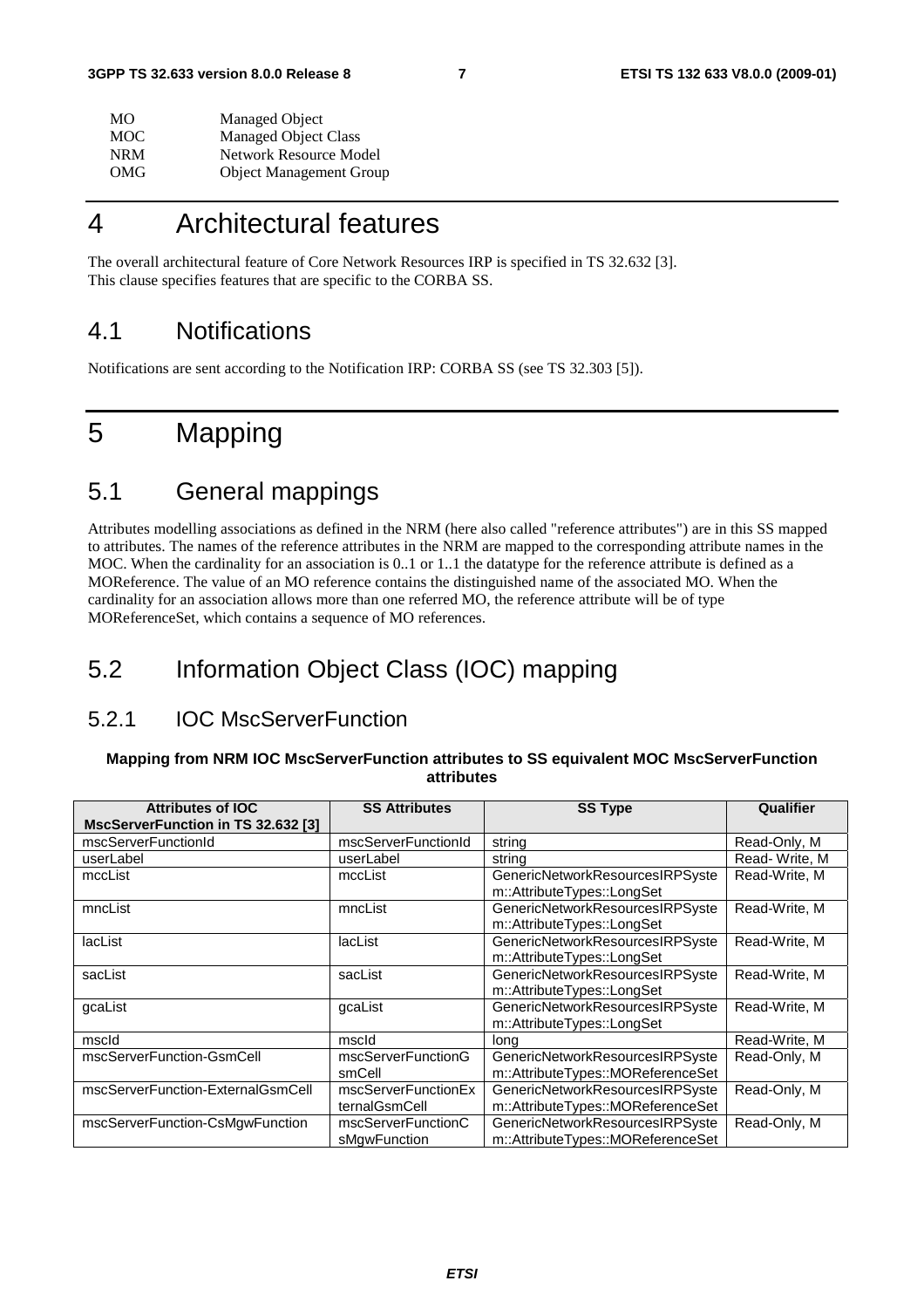#### 5.2.2 IOC HlrFunction

#### **Mapping from NRM IOC HlrFunction attributes to SS equivalent MOC HlrFunction attributes**

| Attributes of IOC HIrFunction in TS 32.632 [3] | <b>SS Attributes</b> | SS<br>$T$ <sub>VDe</sub> | Qualifier         |
|------------------------------------------------|----------------------|--------------------------|-------------------|
| hirFunctionId                                  | hirFunctionId        | strina                   | . M<br>Read-Only. |
| userLabel                                      | userLabel            | string                   | Read-Write, M     |

#### 5.2.3 IOC VlrFunction

#### **Mapping from NRM IOC VlrFunction attributes to SS equivalent MOC VlrFunction attributes**

| Attributes of IOC VIrFunction in TS 32.632 [3] | <b>SS Attributes</b> | <b>SS Type</b> | Qualifier     |
|------------------------------------------------|----------------------|----------------|---------------|
| vlrFunctionId                                  | virFunctionId        | string         | Read-Only, M  |
| userLabel                                      | userLabel            | string         | Read-Write, M |

#### 5.2.4 IOC AucFunction

#### **Mapping from NRM IOC AucFunction attributes to SS equivalent MOC AucFunction attributes**

| Attributes of IOC AucFunction in TS 32.632 [3] | <b>SS Attributes</b> | <b>SS Type</b> | Qualifier     |
|------------------------------------------------|----------------------|----------------|---------------|
| aucFunctionId                                  | aucFunctionId        | strina         | Read-Only, M  |
| userLabel                                      | userLabel            | string         | Read-Write, M |

#### 5.2.5 IOC EirFunction

#### **Mapping from NRM IOC EirFunction attributes to SS equivalent MOC EirFunction attributes**

| Attributes of IOC EirFunction in TS 32.632 [3] | <b>SS Attributes</b> | <b>SS Type</b> | Qualifier            |
|------------------------------------------------|----------------------|----------------|----------------------|
| eirFunctionId                                  | eirFunctionId        | strina         | . M<br>Read-Only.    |
| userLabel                                      | userLabel            | string         | '- Write. M<br>Read- |

#### 5.2.6 IOC SmsIwmscFunction

#### **Mapping from NRM IOC SmsIwmscFunction attributes to SS equivalent MOC SmsIwmscFunction attributes**

| Attributes of IOC SmsIwmscFunction in TS 32.632 [3] | <b>SS Attributes</b> | <b>SS Type</b> | Qualifier     |
|-----------------------------------------------------|----------------------|----------------|---------------|
| smslwmscFunctionId                                  | smslwmscFunctionId   | string         | Read-Only, M  |
| userLabel                                           | userLabel            | strina         | Read-Write, M |

### 5.2.7 IOC SmsGmscFunction

#### **Mapping from NRM IOC SmsGmscFunction attributes to SS equivalent MOC SmsGmscFunction attributes**

| Attributes of IOC SmsGmscFunction in TS 32.632 [3] | <b>SS Attributes</b> | <b>SS Type</b> | Qualifier     |
|----------------------------------------------------|----------------------|----------------|---------------|
| smsGmscFunctionId                                  | smsGmscFunctionId    | string         | Read-Only, M  |
| userLabel                                          | userLabel            | string         | Read-Write, M |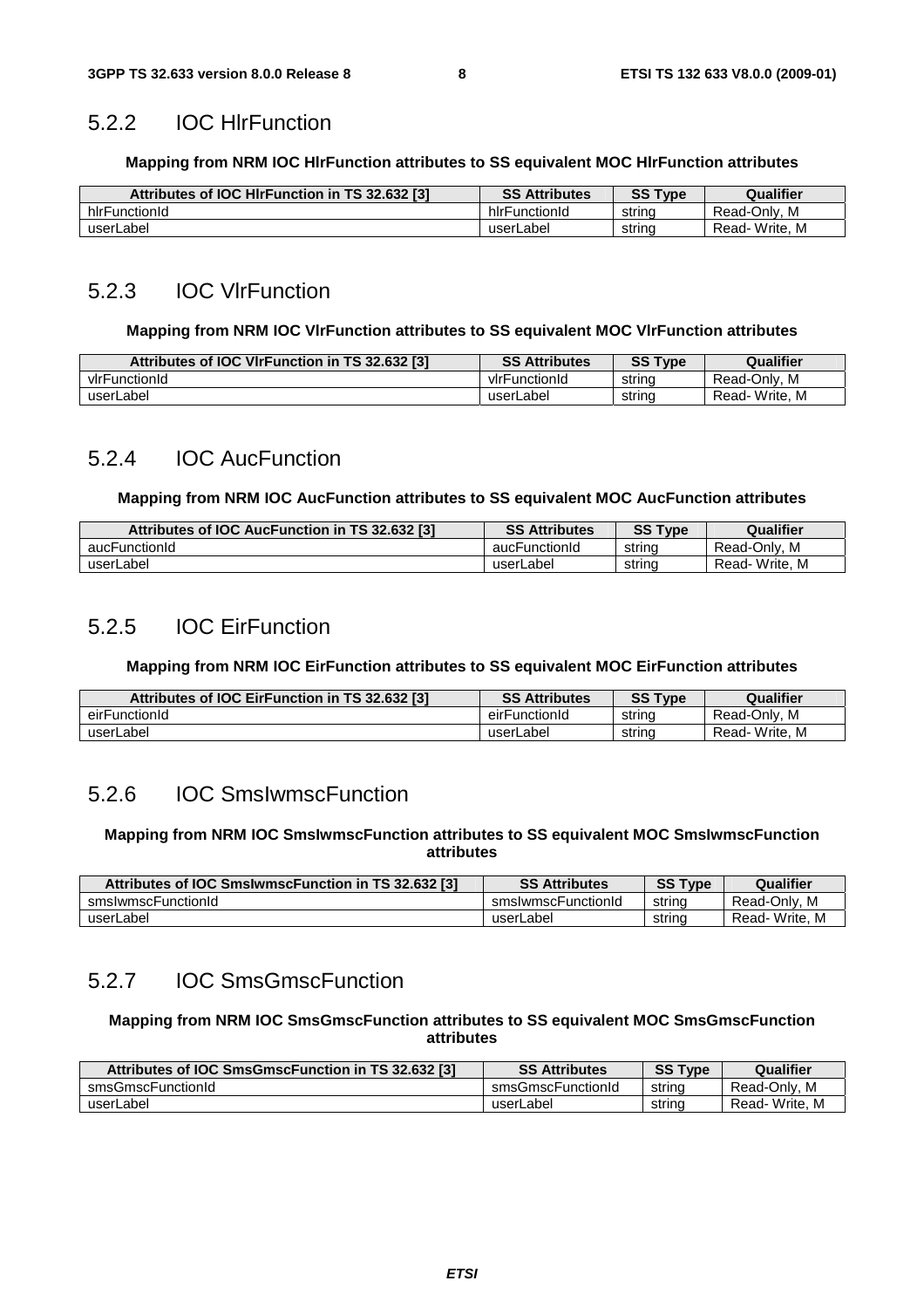### 5.2.8 IOC SgsnFunction

#### **Mapping from NRM IOC SgsnFunction attributes to SS equivalent MOC SgsnFunction attributes**

| <b>Attributes of IOC</b><br>SgsnFunction in TS 32.632 [3] | <b>SS Attributes</b>                       | <b>SS Type</b>                                                       | Qualifier     |
|-----------------------------------------------------------|--------------------------------------------|----------------------------------------------------------------------|---------------|
| sgsnFunctionId                                            | sgsnFunctionId                             | string                                                               | Read-Only, M  |
| userLabel                                                 | userLabel                                  | string                                                               | Read-Write, M |
| mccList                                                   | mccList                                    | GenericNetworkResourcesIRPSyste<br>m::AttributeTypes::LongSet        | Read-Write, M |
| mncList                                                   | mncList                                    | GenericNetworkResourcesIRPSyste<br>m::AttributeTypes::LongSet        | Read-Write, M |
| lacList                                                   | lacList                                    | GenericNetworkResourcesIRPSyste<br>m::AttributeTypes::LongSet        | Read-Write, M |
| racList                                                   | racList                                    | GenericNetworkResourcesIRPSyste<br>m::AttributeTypes::LongSet        | Read-Write, M |
| sacList                                                   | sacList                                    | GenericNetworkResourcesIRPSyste<br>m::AttributeTypes::LongSet        | Read-Write, M |
| sgsnld                                                    | sgsnid                                     | long                                                                 | Read-Write, M |
| sgsnFunction-GsmCell                                      | sgsnFunctionGsmCell                        | GenericNetworkResourcesIRPSyste<br>m::AttributeTypes::MOReferenceSet | Read-Only, M  |
| sgsnFunction-ExternalGsmCell                              | sgsnFunctionExternalGsmC<br>ell            | GenericNetworkResourcesIRPSyste<br>m::AttributeTypes::MOReferenceSet | Read-Only, M  |
| proceduralStatus                                          | There is no corresponding<br>SS attribute. |                                                                      |               |

### 5.2.9 IOC GgsnFunction

#### **Mapping from NRM IOC GgsnFunction attributes to SS equivalent MOC GgsnFunction attributes**

| <b>Attributes of IOC GgsnFunction in</b><br>TS 32.632 [3] | <b>SS Attributes</b>                    | <b>SS Type</b> | Qualifier     |
|-----------------------------------------------------------|-----------------------------------------|----------------|---------------|
| ggsnFunctionId                                            | gasnFunctionId                          | string         | Read-Only, M  |
| userLabel                                                 | userLabel                               | string         | Read-Write, M |
| proceduralStatus                                          | There is no corresponding SS attribute. |                |               |

### 5.2.10 IOC BgFunction

#### **Mapping from NRM IOC BgFunction attributes to SS equivalent MOC BgFunction attributes**

| Attributes of IOC BqFunction in TS 32.632 [3] | <b>SS Attributes</b> | <b>SS Type</b> | Qualifier        |
|-----------------------------------------------|----------------------|----------------|------------------|
| bgFunctionId                                  | baFunctionId         | strina         | Read-Only, M     |
| userLabel                                     | userLabel            | strina         | Read-Write.<br>M |

### 5.2.11 IOC GmscFunction

#### **Mapping from NRM IOC GmscFunction attributes to SS equivalent MOC GmscFunction attributes**

| Attributes of IOC GmscFunction in TS 32.632 [3] | <b>SS Attributes</b> | <b>SS Type</b> | Qualifier     |
|-------------------------------------------------|----------------------|----------------|---------------|
| amscFunctionId                                  | amscFunctionId       | strino         | Read-Only, M  |
| userLabel                                       | userLabel            | string         | Read-Write, M |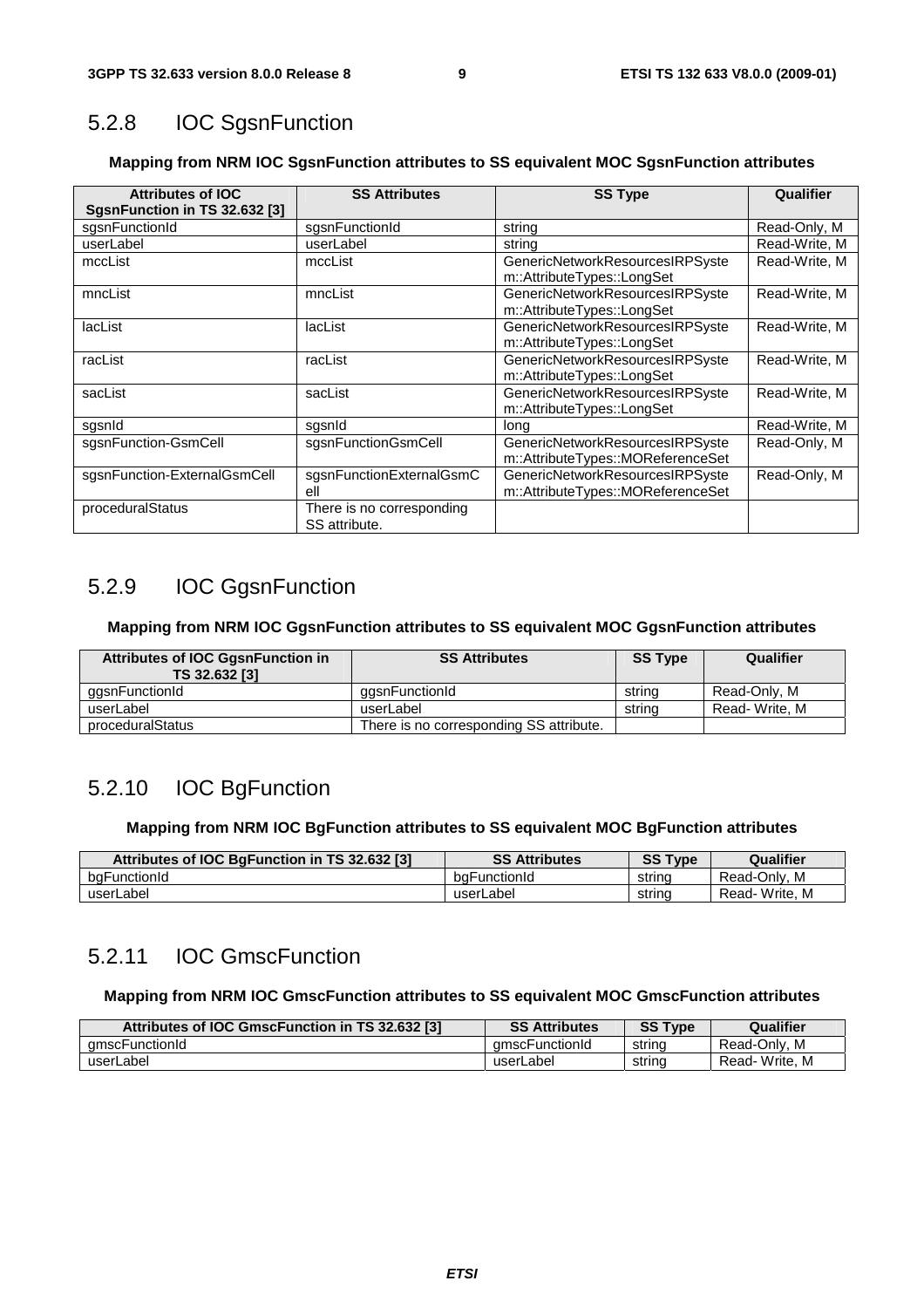### 5.2.12 IOC SmlcFunction

#### **Mapping from NRM IOC SmlcFunction attributes to SS equivalent MOC SmlcFunction attributes**

| Attributes of IOC SmIcFunction in TS 32.632 [3] | <b>SS Attributes</b> | <b>SS Type</b> | Qualifier     |
|-------------------------------------------------|----------------------|----------------|---------------|
| smlcFunctionId                                  | smlcFunctionId       | strina         | Read-Only, M  |
| userLabel                                       | userLabel            | strina         | Read-Write, M |

### 5.2.13 IOC GmlcFunction

#### **Mapping from NRM IOC GmlcFunction attributes to SS equivalent MOC GmlcFunction attributes**

| Attributes of IOC GmIcFunction in TS 32.632 [3] | <b>SS Attributes</b> | <b>SS Type</b> | Qualifier     |
|-------------------------------------------------|----------------------|----------------|---------------|
| amlcFunctionId                                  | amicFunctionId       | string         | Read-Onlv. M  |
| userLabel                                       | userLabel            | string         | Read-Write, M |

### 5.2.14 IOC ScfFunction

#### **Mapping from NRM IOC ScfFunction attributes to SS equivalent MOC ScfFunction attributes**

| Attributes of IOC ScfFunction in TS 32.632 [3] | <b>SS Attributes</b> | <b>SS Type</b> | Qualifier     |
|------------------------------------------------|----------------------|----------------|---------------|
| scfFunctionId                                  | scfFunctionId        | strina         | Read-Only, M  |
| userLabel                                      | userLabel            | strina         | Read-Write, M |

### 5.2.15 IOC SrfFunction

#### **Mapping from NRM IOC SrfFunction attributes to SS equivalent MOC SrfFunction attributes**

| Attributes of IOC SrfFunction in TS 32.632 [3] | <b>SS Attributes</b> | <b>SS Type</b> | Qualifier     |
|------------------------------------------------|----------------------|----------------|---------------|
| srfFunctionId                                  | srfFunctionId        | strina         | Read-Only, M  |
| userLabel                                      | userLabel            | strina         | Read-Write, M |

### 5.2.16 IOC CbcFunction

#### **Mapping from NRM IOC CbcFunction attributes to SS equivalent MOC CbcFunction attributes**

| Attributes of IOC CbcFunction in TS 32.632 [3] | <b>SS Attributes</b> | <b>SS Type</b> | Qualifier     |
|------------------------------------------------|----------------------|----------------|---------------|
| cbcFunctionId                                  | cbcFunctionId        | string         | Read-Only, M  |
| userLabel                                      | userLabel            | strina         | Read-Write. M |

### 5.2.17 IOC CgfFunction

#### **Mapping from NRM IOC CgfFunction attributes to SS equivalent MOC CgfFunction attributes**

| Attributes of IOC CgfFunction in TS 32.632 [3] | <b>SS Attributes</b> | <b>SS Type</b> | Qualifier     |
|------------------------------------------------|----------------------|----------------|---------------|
| cgfFunctionId                                  | cafFunctionId        | string         | Read-Only, M  |
| userLabel                                      | userLabel            | string         | Read-Write, M |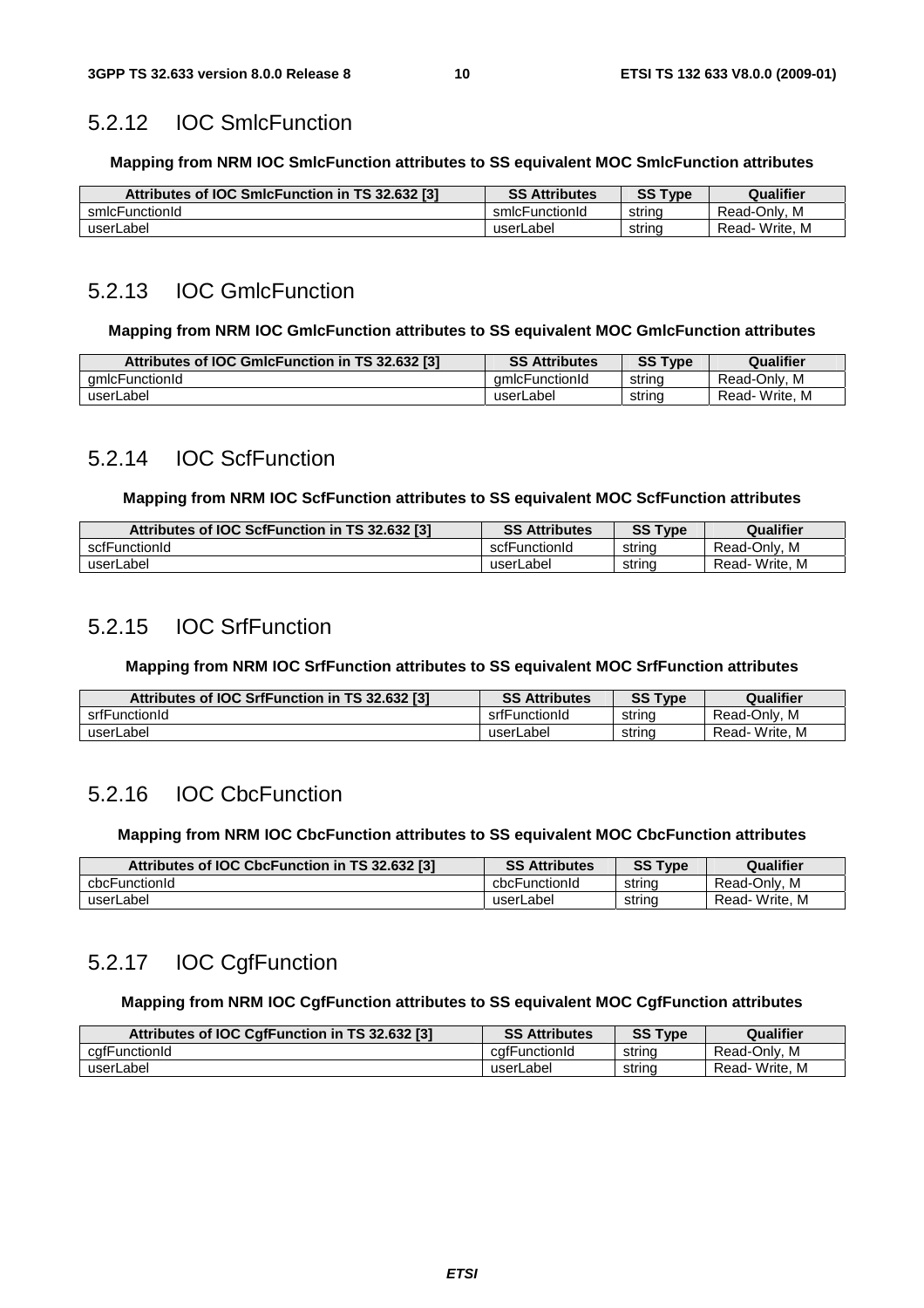### 5.2.18 Void

### 5.2.19 IOC GmscServerFunction

#### **Mapping from NRM IOC GmscServerFunction attributes to SS equivalent MOC GmscServerFunction attributes**

| Attributes of IOC GmscServerFunction in TS 32.632 [3] | <b>SS Attributes</b> | <b>SS Type</b> | Qualifier     |
|-------------------------------------------------------|----------------------|----------------|---------------|
| amscServerFunctionId                                  | amscServerFunctionId | strina         | Read-Onlv. M  |
| userLabel                                             | userLabel            | strina         | Read-Write, M |

### 5.2.20 IOC IwfFunction

#### **Mapping from NRM IOC IwfFunction attributes to SS equivalent MOC IwfFunction attributes**

| Attributes of IOC IwfFunction in TS 32.632 [3] | <b>SS Attributes</b> | <b>SS Type</b> | Qualifier        |
|------------------------------------------------|----------------------|----------------|------------------|
| iwfFunctionId                                  | iwfFunctionId        | string         | . M<br>Read-Only |
| userLabel                                      | userLabel            | strina         | Read-Write, M    |

### 5.2.21 IOC MnpSrfFunction

#### **Mapping from NRM IOC MnpSrfFunction attributes to SS equivalent MOC IwfFunction attributes**

| Attributes of IOC MnpSrfFunction in TS 32.632 [3] | <b>SS Attributes</b> | <b>SS Type</b> | Qualifier     |
|---------------------------------------------------|----------------------|----------------|---------------|
| mnpSrfFunctionId                                  | mnpSrfFunctionId     | string         | Read-Only, M  |
| userLabel                                         | userLabel            | strina         | Read-Write, M |

### 5.2.22 IOC NpdbFunction

#### **Mapping from NRM IOC NpdbFunction attributes to SS equivalent MOC NpdbFunction attributes**

| Attributes of IOC NpdbFunction in TS 32.632 [3] | <b>SS Attributes</b> | <b>SS Type</b> | Qualifier     |
|-------------------------------------------------|----------------------|----------------|---------------|
| npdbFunctionId                                  | npdbFunctionId       | strina         | Read-Only, M  |
| userLabel                                       | userLabel            | string         | Read-Write, M |

#### 5.2.23 IOC SgwFunction

#### **Mapping from NRM IOC SgwFunction attributes to SS equivalent MOC SgwFunction attributes**

| Attributes of IOC SgwFunction in TS 32.632 [3] | <b>SS Attributes</b> | <b>SS Type</b> | Qualifier     |
|------------------------------------------------|----------------------|----------------|---------------|
| sawFunctionId                                  | sawFunctionId        | string         | Read-Only, M  |
| userLabel                                      | userLabel            | string         | Read-Write, M |

### 5.2.24 IOC SsfFunction

#### **Mapping from NRM IOC SsfFunction attributes to SS equivalent MOC SsfFunction attributes**

| Attributes of IOC SsfFunction in TS 32.632 [3] | <b>SS Attributes</b> | <b>SS Type</b> | Qualifier     |
|------------------------------------------------|----------------------|----------------|---------------|
| ssfFunctionId                                  | ssfFunctionId        | string         | Read-Only, M  |
| userLabel                                      | userLabel            | string         | Read-Write, M |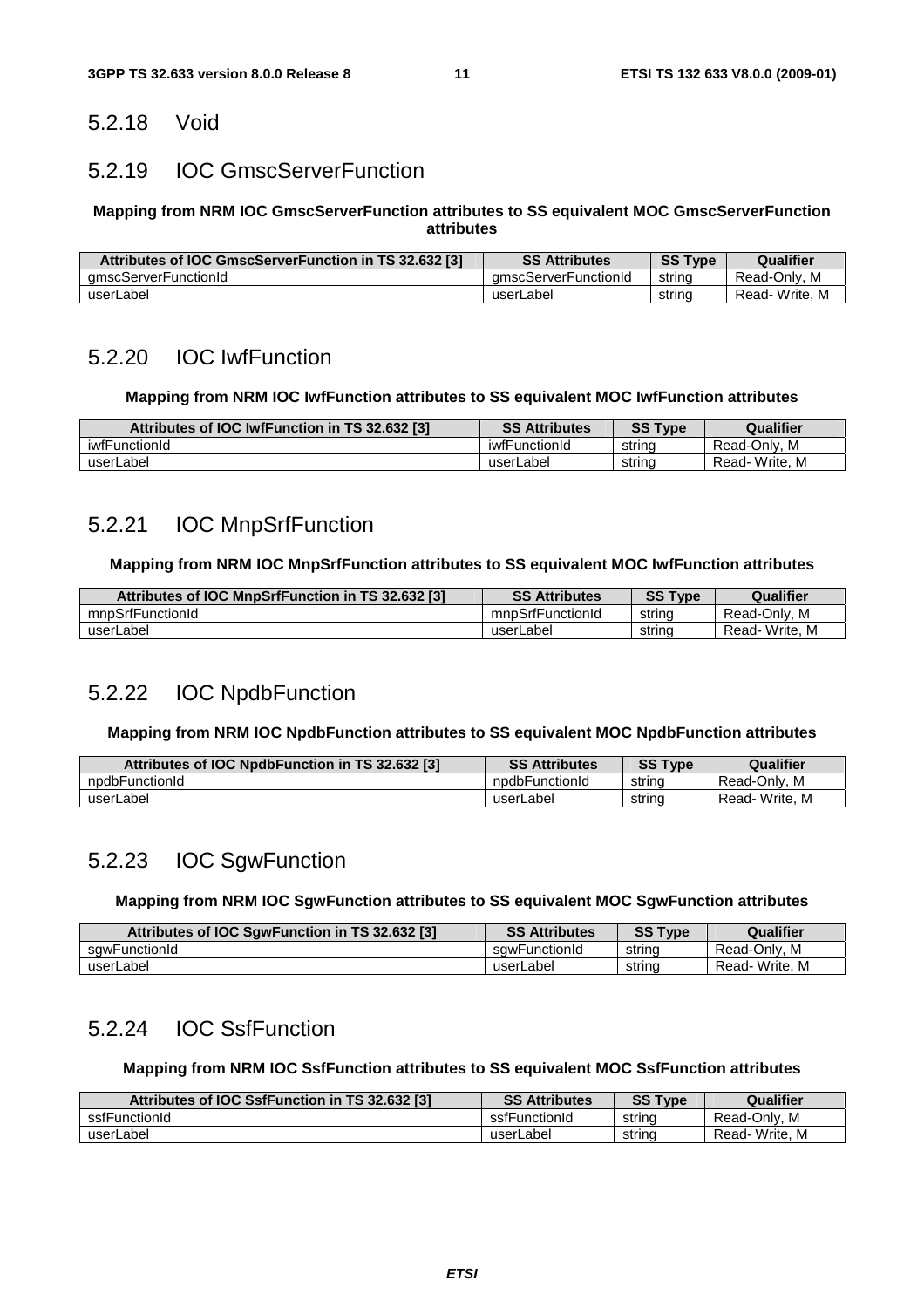#### 5.2.25 IOC BsFunction

#### **Mapping from NRM IOC BsFunction attributes to SS equivalent MOC BsFunction attributes**

| Attributes of IOC BsFunction in TS 32.632 | <b>SS Attributes</b> | <b>SS Type</b> | Qualifier     |
|-------------------------------------------|----------------------|----------------|---------------|
| bsFunctionId                              | bsFunctionId         | string         | Read-Only, M  |
| userLabel                                 | userLabel            | strina         | Read-Write, M |

### 5.2.26 IOC IucsLink

#### **Mapping from NRM IOC IucsLink attributes to SS equivalent MOC IucsLink attributes**

| <b>Attributes of IOC lucsLink</b><br>in TS 32.632 [3] | <b>SS Attributes</b> | <b>SS Type</b>                                                    | Qualifier     |
|-------------------------------------------------------|----------------------|-------------------------------------------------------------------|---------------|
| iucsLinkId                                            | iucsLinkId           | string                                                            | Read-Only, M  |
| userLabel                                             | userLabel            | string                                                            | Read-Write, M |
| connectedRnc                                          | connectedRnc         | GenericNetworkResourcesIRPSystem::AttributeTyp<br>es::MOReference | Read-Only, M  |
| connectedBss                                          | connectedBss         | GenericNetworkResourcesIRPSystem::AttributeTyp<br>es::MOReference | Read-Only, M  |

### 5.2.27 IOC IupsLink

#### **Mapping from NRM IOC IupsLink attributes to SS equivalent MOC IupsLink attributes**

| <b>Attributes of IOC lupsLink</b> | <b>SS Attributes</b> | <b>SS Type</b>                                 | Qualifier     |
|-----------------------------------|----------------------|------------------------------------------------|---------------|
| in TS 32.632 [3]                  |                      |                                                |               |
| iupsLinkId                        | iupsLinkId           | string                                         | Read-Only, M  |
| userLabel                         | userLabel            | string                                         | Read-Write, M |
| connectedRnc                      | connectedRnc         | GenericNetworkResourcesIRPSystem::AttributeTyp | Read-Only, O  |
|                                   |                      | es::MOReference                                |               |
| connectedBss                      | connectedBss         | GenericNetworkResourcesIRPSystem::AttributeTyp | Read-Only, O  |
|                                   |                      | es::MOReference                                |               |

### 5.2.28 IOC IubcLink

#### **Mapping from NRM IOC IubcLink attributes to SS equivalent MOC IubcLink attributes**

| Attributes of IOC lubcLink in | <b>SS Attributes</b> | <b>SS Type</b>                                                    | Qualifier     |
|-------------------------------|----------------------|-------------------------------------------------------------------|---------------|
| TS 32.632 [3]                 |                      |                                                                   |               |
| iubcLinkId                    | iubcLinkld           | string                                                            | Read-Only, M  |
| userLabel                     | userLabel            | string                                                            | Read-Write, M |
| connectedRnc                  | connectedRnc         | GenericNetworkResourcesIRPSystem::AttributeTy<br>pes::MOReference | Read-Only, M  |

### 5.2.29 IOC ALink

#### **Mapping from NRM IOC ALink attributes to SS equivalent MOC ALink attributes**

| Attributes of IOC ALink in<br>TS 32.632 [3] | <b>SS Attributes</b> | <b>SS Type</b>                                                    | Qualifier     |
|---------------------------------------------|----------------------|-------------------------------------------------------------------|---------------|
| aLinkId                                     | aLinkld              | string                                                            | Read-Only, M  |
| userLabel                                   | userLabel            | string                                                            | Read-Write, M |
| connectedBss                                | connectedBss         | GenericNetworkResourcesIRPSystem::Attribute<br>Types::MOReference | Read-Only, M  |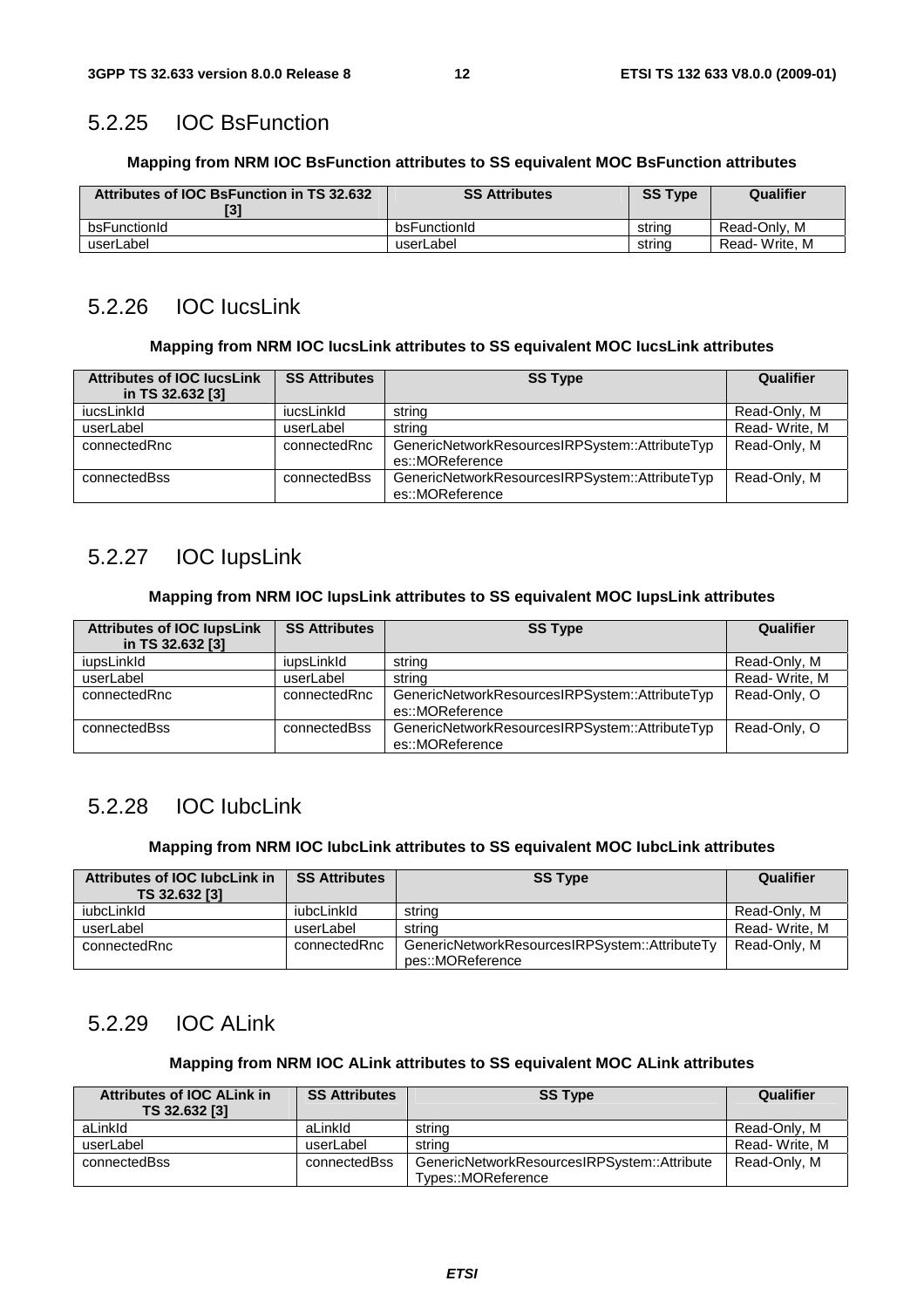### 5.2.30 IOC GbLink

#### **Mapping from NRM IOC GbLink attributes to SS equivalent MOC GbLink attributes**

| <b>Attributes of IOC GbLink in</b><br>TS 32.632 [3] | <b>SS Attributes</b> | <b>SS Type</b>                                                    | Qualifier     |
|-----------------------------------------------------|----------------------|-------------------------------------------------------------------|---------------|
| abLinkId                                            | abLinkId             | string                                                            | Read-Only, M  |
| userLabel                                           | userLabel            | string                                                            | Read-Write, M |
| connectedBss                                        | connectedBss         | GenericNetworkResourcesIRPSystem::AttributeTy<br>pes::MOReference | Read-Only, M  |

### 5.2.31 IOC CsMgwFunction

#### **Mapping from NRM IOC CsMgwFunction attributes to SS equivalent MOC CsMgwFunction attributes**

| <b>Attributes of IOC CsMgwFunction</b><br>in TS 32.632 [3] | <b>SS Attributes</b>                       | <b>SS Type</b>                                                       | Qualifier     |
|------------------------------------------------------------|--------------------------------------------|----------------------------------------------------------------------|---------------|
| csMgwFunctionId                                            | csMgwFunctionId                            | string                                                               | Read-Only, M  |
| userLabel                                                  | userLabel                                  | string                                                               | Read-Write, M |
| csMgwFunction-MscServerFunction                            | csMgwFunction-<br><b>MscServerFunction</b> | GenericNetworkResourcesIRPSyste<br>m::AttributeTypes::MOReference    | Read-Only, M  |
| csMgwFunction-lucsLink                                     | csMgwFunctionIucsLink                      | GenericNetworkResourcesIRPSyste<br>m::AttributeTypes::MOReferenceSet | Read-Only, M  |
| csMgwFunction-ALink                                        | csMgwFunctionALink                         | GenericNetworkResourcesIRPSyste<br>m::AttributeTypes::MOReferenceSet | Read-Only, M  |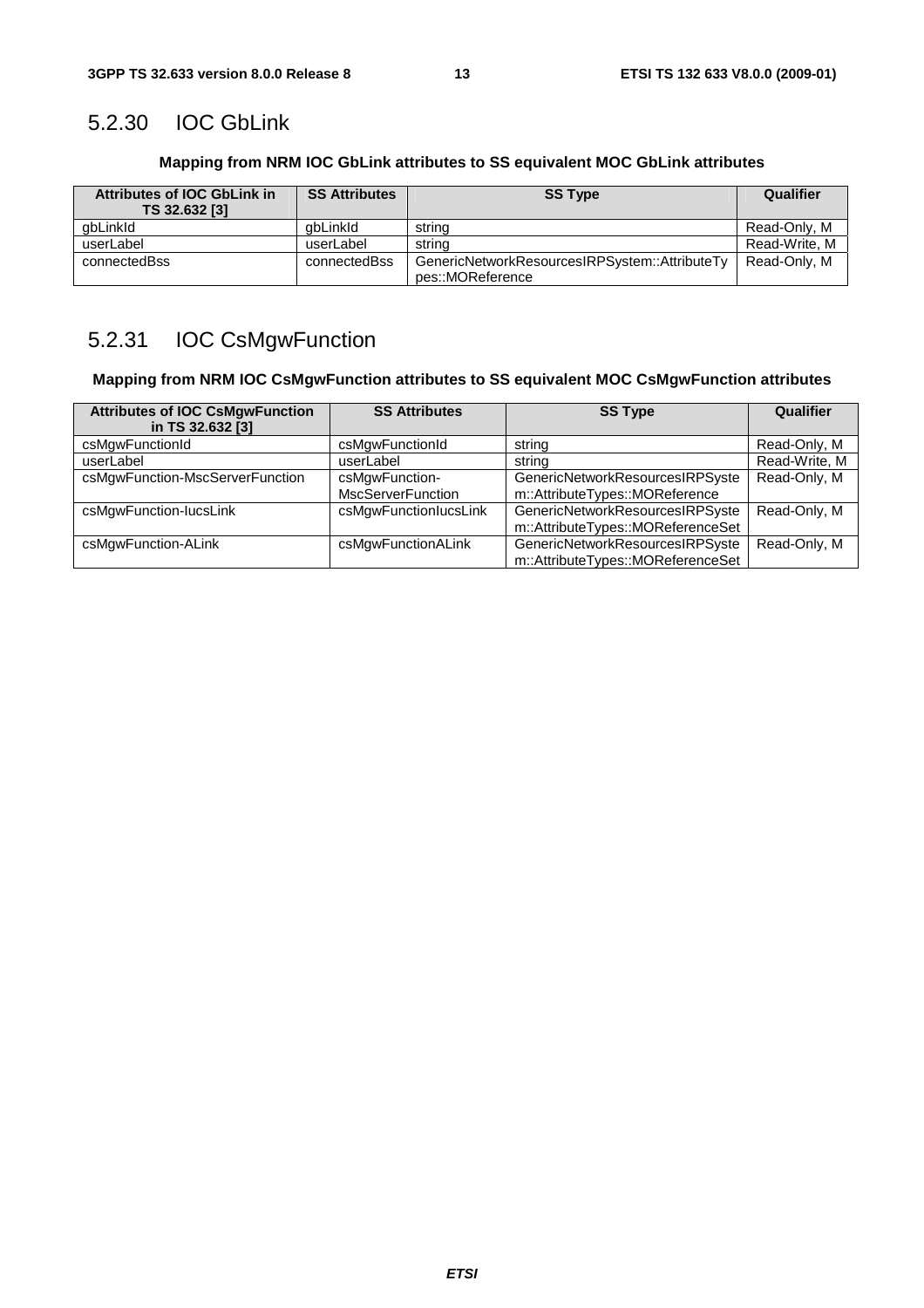- 5.2.32 Void
- 5.2.33 Void
- 5.2.34 Void
- 5.2.35 Void
- 5.2.36 Void
- 5.2.37 Void
- 5.2.38 Void
- 5.2.39 Void
- 5.2.40 Void
- 5.2.41 Void
- 5.2.42 Void
- 5.2.43 Void
- 5.2.44 Void
- 5.2.45 Void
- 5.2.46 Void
- 5.2.47 Void
- 5.2.48 Void
- 5.2.49 Void
- 5.2.50 Void
- 5.2.51 Void
- 5.2.52 Void
- 5.2.53 Void
- 5.2.54 Void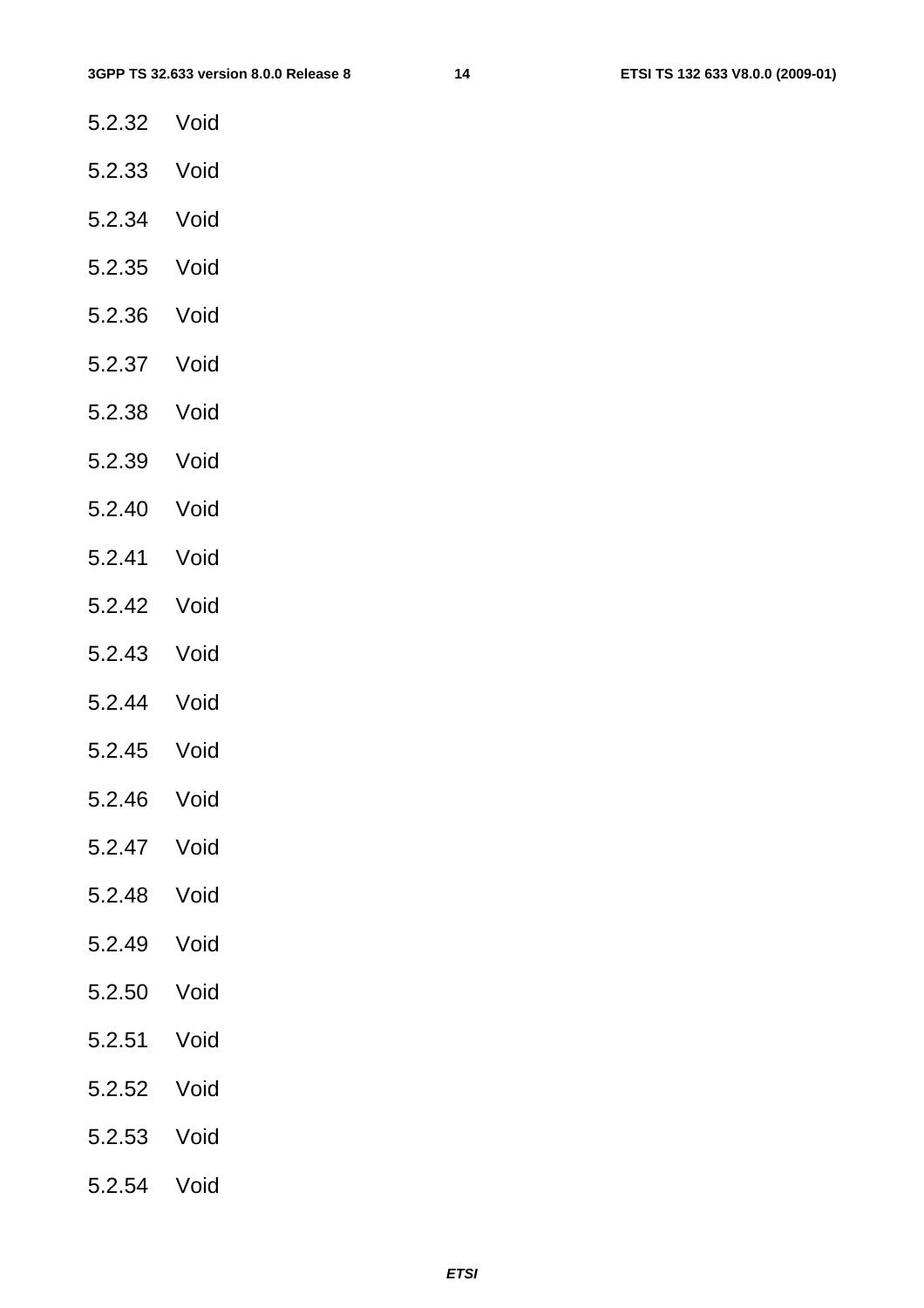- 5.2.55 Void
- 5.2.56 Void
- 5.2.57 Void
- 5.2.58 Void
- 5.2.59 Void
- 5.2.60 Void
- 5.2.61 Void
- 5.2.62 Void
- 5.2.63 Void
- 5.2.64 Void
- 5.2.65 Void
- 5.2.66 IOC BmScFunction

#### **Mapping from NRM IOC BmScFunction attributes to SS equivalent MOC BmScFunction attributes**

| Attributes of IOC MgwFunction in TS 32.632 [3] | SS.<br>Attributes | $\mathbf{c} \mathbf{c}$ $\mathbf{r}$<br>vpe<br>ວວ | Qualifier            |
|------------------------------------------------|-------------------|---------------------------------------------------|----------------------|
| bmScFunctionId                                 | bmScFunctionId    | string                                            | .Jnlv<br>Read-c<br>M |

#### 5.2.67 IOC Link\_BmSc\_Ggsn

All attributes are inherited from Link. See mapping of attributes for Link IOC in 3GPP TS 32.623 [6].

#### 5.2.68 IOC Link\_Ggsn\_Sgsn

All attributes are inherited from Link. See mapping of attributes for Link IOC in 3GPP TS 32.623 [6].

#### 5.2.69 CircuitEndPointSubgroup

#### **Mapping from NRM IOC CircuitEndPointSubgroup attributes to SS equivalent MOC CircuitEndPointSubgroup attributes**

| <b>Attributes of IOC</b><br><b>CircuitEndPointSubgroup in</b><br>TS 32.632 [3] | <b>SS Attributes</b>      | <b>SS Type</b> | Qualifier    |
|--------------------------------------------------------------------------------|---------------------------|----------------|--------------|
| circuitEndPointSubgroupId                                                      | circuitEndPointSubgroupId | string         | Read-Only, M |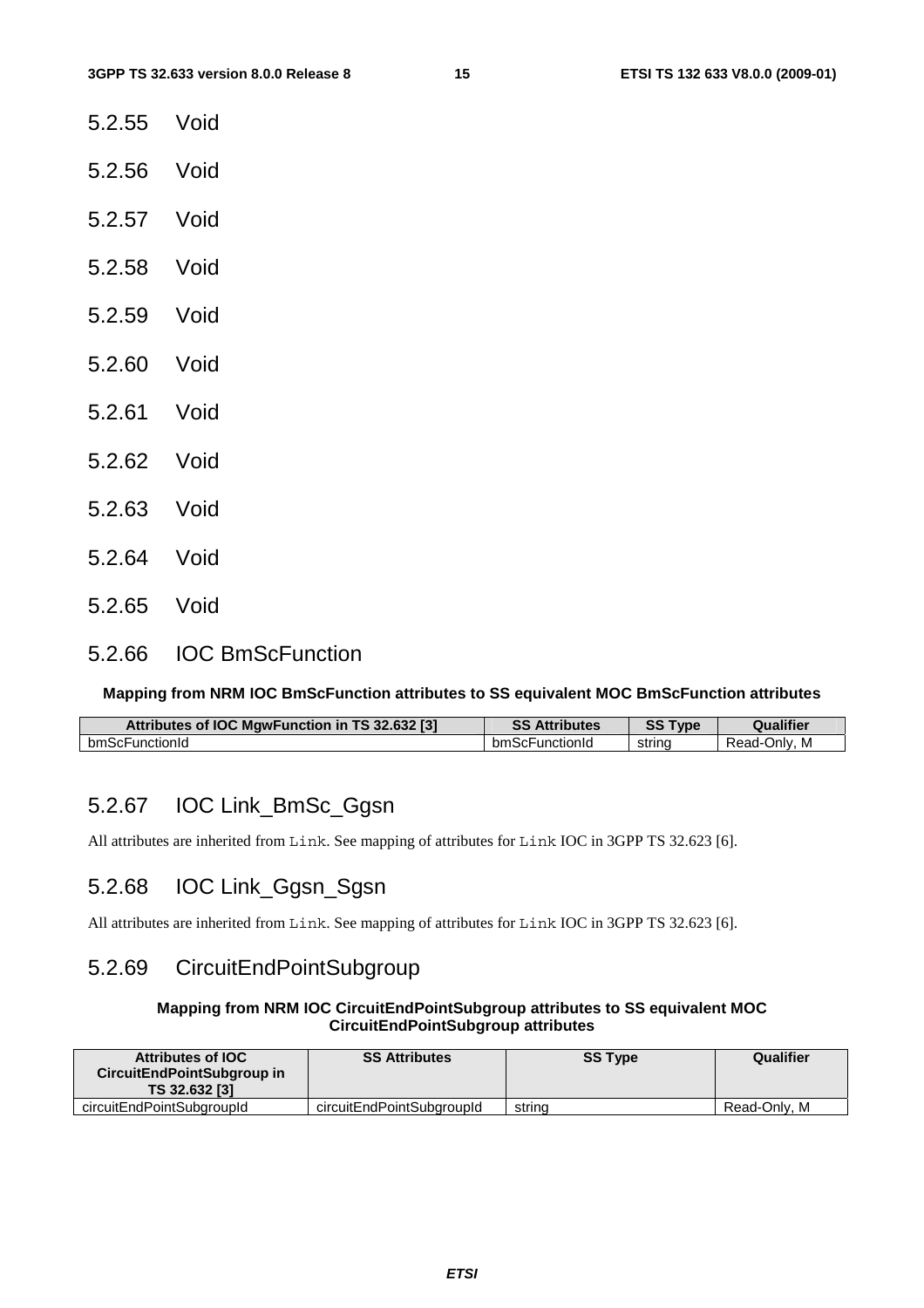### 6 Rules for NRM extensions

This clause discusses how the models and IDL definitions provided in the present document can be extended for a particular implementation and still remain compliant with 3GPP SA5's specifications.

### 6.1 Allowed extensions

Vendor-specific MOCs may be supported. The vendor-specific MOCs may support new types of attributes. The 3GPP SA5-specified notifications may be issued referring to the vendor-specific MOCs and vendor-specific attributes. New MOCs shall be distinguishable from 3GPP SA5 MOCs by name. 3GPP SA5-specified and vendor-specific attributes may be used in vendor-specific MOCs. Vendor-specific attribute names shall be distinguishable from existing attribute names.

NRM MOCs may be subclassed. Subclassed MOCs shall maintain the specified behaviour of the 3GPP SA5's superior classes. They may add vendor-specific behaviour with vendor-specific attributes. When subclassing, naming attributes cannot be changed. The subclassed MOC shall support all attributes of its superior class. Vendor-specific attributes cannot be added to 3GPP SA5 NRM MOCs without subclassing.

When subclassing, the 3GPP SA5-specified containment rules and their specified cardinality shall still be followed. As an example, ManagementNode (or its subclasses) shall be contained under SubNetwork (or its subclasses).

Managed Object Instances may be instantiated as CORBA objects. This requires that the MOCs be represented in IDL. 3GPP SA5's NRM MOCs are not currently specified in IDL, but may be specified in IDL for instantiation or subclassing purposes. However, management information models should not require that IRPManagers access the instantiated managed objects other than through supported methods in the present document.

Extension rules related to notifications (Notification categories, Event Types, Extended Event Types etc.) are for further study.

### 6.2 Extensions not allowed

The IDL specifications in the present document cannot be edited or altered. Any additional IDL specifications shall be specified in separate IDL files.

IDL interfaces (note: not MOCs) specified in the present document may not be subclassed or extended. New interfaces may be defined with vendor-specific methods.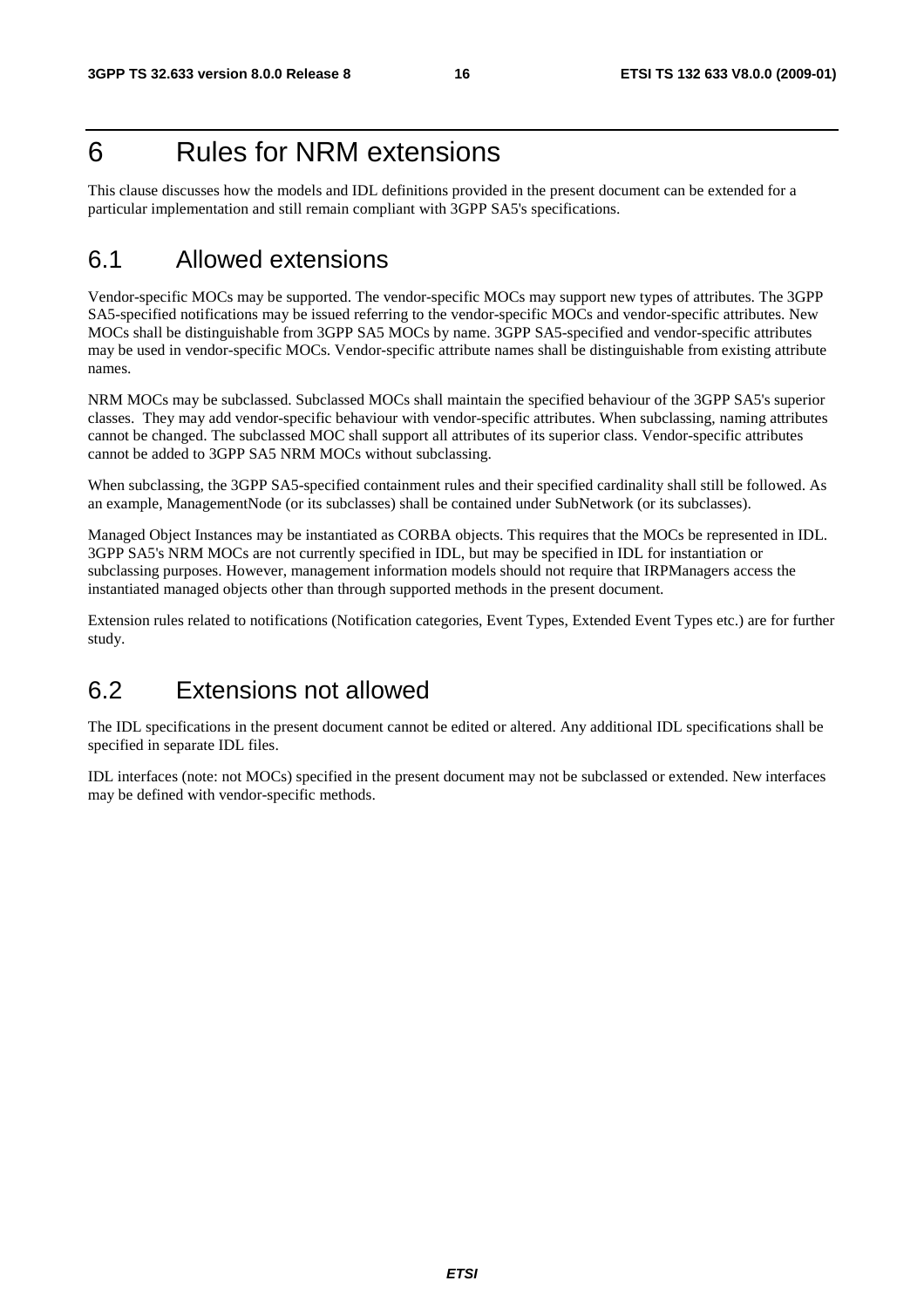### Annex A (normative): CORBA IDL, NRM Definitions

// File: CoreNetworkResourcesNRMDefs.idl

### A.1 IDL specification (file name "CoreNetworkResourcesNRMDefs.idl")

```
#ifndef _CORENETWORKRESOURCESNRMDEFS_IDL_ 
#define _CORENETWORKRESOURCESNRMDEFS_IDL_ 
#include "GenericNetworkResourcesNRMDefs.idl" 
#pragma prefix "3gppsa5.org" 
/** 
 * This module defines constants for each MO class name and 
  * the attribute names for each defined MO class. 
  */ 
module CoreNetworkResourcesNRMDefs 
{ 
       /** 
        * Definitions for MO class MscServerFunction 
        */ 
       interface MscServerFunction : GenericNetworkResourcesNRMDefs::ManagedFunction 
       { 
          const string CLASS = "MscServerFunction"; 
          // Attribute Names 
          // 
          const string mscServerFunctionId = "mscServerFunctionId"; 
          const string mccList = "mccList"; 
         const string mncList = "mncList";
          const string lacList = "lacList"; 
         const string sacList = "sacList";
 const string gcaList = "gcaList"; 
 const string mscId = "mscId"; 
          const string mscServerFunctionGsmCell = "mscServerFunctionGsmCell"; 
          const string mscServerFunctionExternalGsmCell = "mscServerFunctionExternalGsmCell"; 
          const string mscServerFunctionCsMgwFunction = "mscServerFunctionCsMgwFunction"; 
       }; 
 /** 
        * Definitions for MO class HlrFunction 
        */ 
      interface HlrFunction : GenericNetworkResourcesNRMDefs: : ManagedFunction
\left\{ \begin{array}{ccc} 1 & 1 \\ 1 & 1 \end{array} \right\} const string CLASS = "HlrFunction"; 
          // Attribute Names 
          // 
          const string hlrFunctionId = "hlrFunctionId"; 
       }; 
 /** 
        * Definitions for MO class VlrFunction 
        */ 
       interface VlrFunction : GenericNetworkResourcesNRMDefs::ManagedFunction 
\{ const string CLASS = "VlrFunction"; 
          // Attribute Names 
          // 
          const string vlrFunctionId = "vlrFunctionId"; 
       }; 
       /** 
        * Definitions for MO class AucFunction 
        */ 
       interface AucFunction : GenericNetworkResourcesNRMDefs::ManagedFunction 
       { 
          const string CLASS = "AucFunction"; 
           // Attribute Names 
          // 
          const string aucFunctionId = "aucFunctionId"; 
       }; 
       /** 
        * Definitions for MO class EirFunction 
        */ 
       interface EirFunction : GenericNetworkResourcesNRMDefs::ManagedFunction
```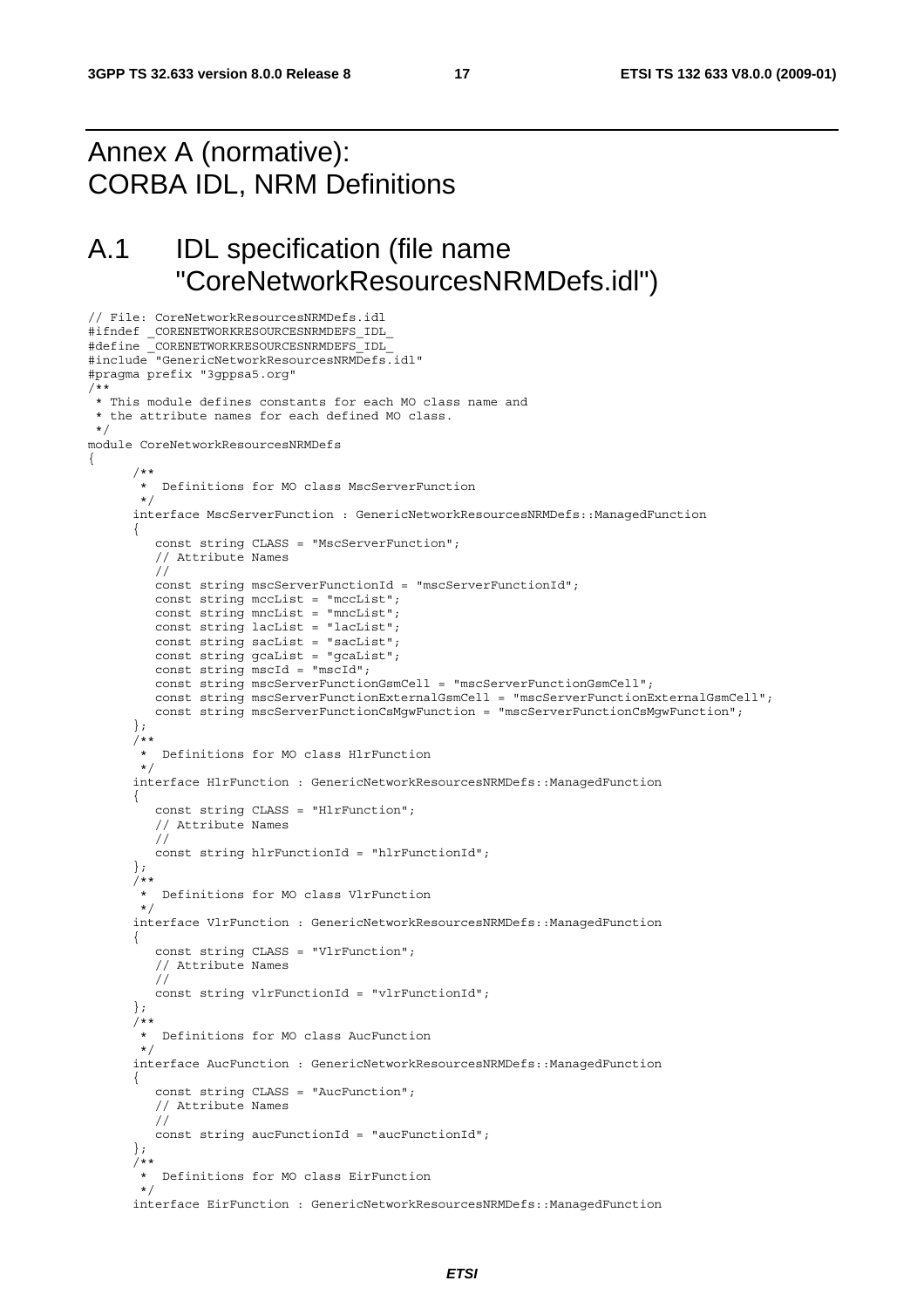#### **3GPP TS 32.633 version 8.0.0 Release 8 18 ETSI TS 132 633 V8.0.0 (2009-01)**

```
 { 
          const string CLASS = "EirFunction"; 
          // Attribute Names 
          // 
          const string eirFunctionId = "eirFunctionId"; 
       }; 
 /** 
        * Definitions for MO class SmsIwmscFunction 
        */ 
      interface SmsIwmscFunction : GenericNetworkResourcesNRMDefs: : ManagedFunction
       { 
          const string CLASS = "SmsIwmscFunction"; 
          // Attribute Names 
          // 
          const string smsIwmscFunctionId = "smsIwmscFunctionId"; 
       }; 
       /** 
        * Definitions for MO class SmsGmscFunction 
        */ 
       interface SmsGmscFunction : GenericNetworkResourcesNRMDefs::ManagedFunction 
       { 
          const string CLASS = "SmsGmscFunction"; 
          // Attribute Names 
          // 
          const string smsGmscFunctionId = "smsGmscFunctionId"; 
       }; 
       /** 
        * Definitions for MO class SgsnFunction 
        */ 
       interface SgsnFunction : GenericNetworkResourcesNRMDefs::ManagedFunction 
       { 
          const string CLASS = "SgsnFunction"; 
          // Attribute Names 
          // 
          const string sgsnFunctionId = "sgsnFunctionId"; 
          const string mccList = "mccList"; 
          const string mncList = "mncList"; 
         const string lacList = "lacList";
         const string racList = "racList";
         const string sacList = "sacList";
         const string sgsnId = "sgsnId";
          const string sgsnFunctionGsmCell = "sgsnFunctionGsmCell"; 
          const string sgsnFunctionExternalGsmCell = "sgsnFunctionExternalGsmCell"; 
       }; 
       /** 
        * Definitions for MO class GgsnFunction 
        */ 
      interface GgsnFunction : GenericNetworkResourcesNRMDefs: : ManagedFunction
       { 
          const string CLASS = "GgsnFunction"; 
          // Attribute Names 
          // 
          const string ggsnFunctionId = "ggsnFunctionId"; 
       }; 
 /** 
        * Definitions for MO class BgFunction 
        */ 
      interface BgFunction : GenericNetworkResourcesNRMDefs: : ManagedFunction
       { 
          const string CLASS = "BgFunction"; 
          // Attribute Names 
          // 
          const string bgFunctionId = "bgFunctionId"; 
       }; 
 /** 
        * Definitions for MO class GmscFunction 
        */ 
       interface GmscFunction : GenericNetworkResourcesNRMDefs::ManagedFunction 
       { 
          const string CLASS = "GmscFunction"; 
          // Attribute Names 
          // 
          const string gmscFunctionId = "gmscFunctionId"; 
       }; 
 /** 
        * Definitions for MO class SmlcFunction 
        */ 
      interface SmlcFunction : GenericNetworkResourcesNRMDefs: :ManagedFunction
```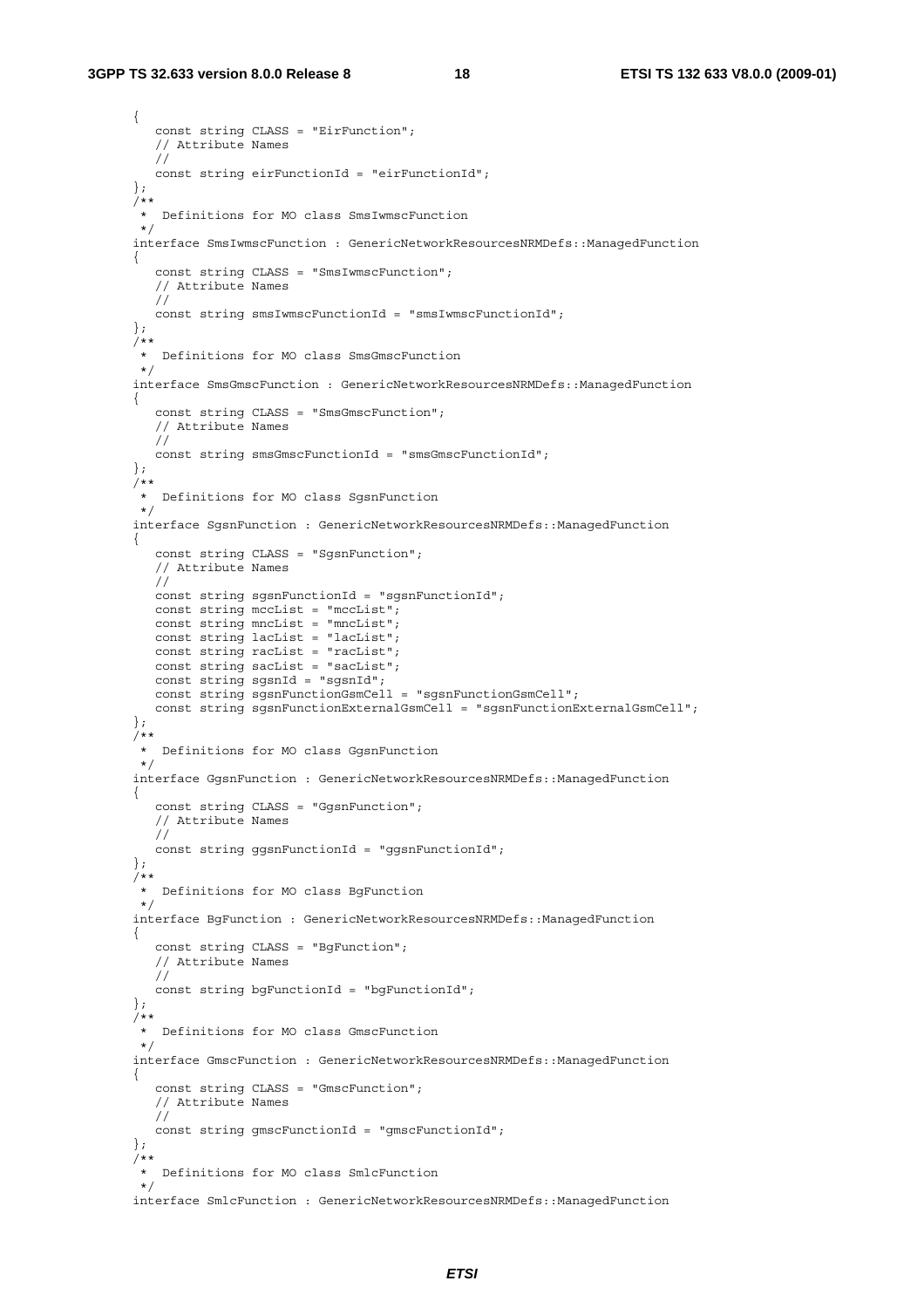#### **3GPP TS 32.633 version 8.0.0 Release 8 19 ETSI TS 132 633 V8.0.0 (2009-01)**

```
 { 
          const string CLASS = "SmlcFunction"; 
          // Attribute Names 
          // 
          const string smlcFunctionId = "smlcFunctionId"; 
       }; 
 /** 
        * Definitions for MO class GmlcFunction 
        */ 
      interface GmlcFunction : GenericNetworkResourcesNRMDefs: : ManagedFunction
       { 
          const string CLASS = "GmlcFunction"; 
          // Attribute Names 
          // 
          const string gmlcFunctionId = "gmlcFunctionId"; 
       }; 
       /** 
        * Definitions for MO class ScfFunction 
        */ 
      interface ScfFunction : GenericNetworkResourcesNRMDefs: : ManagedFunction
       { 
          const string CLASS = "ScfFunction"; 
          // Attribute Names 
          // 
          const string scfFunctionId = "scfFunctionId"; 
       }; 
       /** 
        * Definitions for MO class SrfFunction 
        */ 
       interface SrfFunction : GenericNetworkResourcesNRMDefs::ManagedFunction 
       { 
          const string CLASS = "SrfFunction"; 
          // Attribute Names 
          // 
          const string srfFunctionId = "srfFunctionId"; 
       }; 
      7** * Definitions for MO class CbcFunction 
        */ 
      interface CbcFunction : GenericNetworkResourcesNRMDefs: : ManagedFunction
       { 
          const string CLASS = "CbcFunction"; 
          // Attribute Names 
          // 
          const string cbcFunctionId = "cbcFunctionId"; 
       }; 
       /** 
        * Definitions for MO class CgfFunction 
        */ 
       interface CgfFunction : GenericNetworkResourcesNRMDefs::ManagedFunction 
       { 
          const string CLASS = "CgfFunction"; 
          // Attribute Names 
          // 
          const string cgfFunctionId = "cgfFunctionId"; 
       }; 
       /** 
        * Definitions for MO class GmscServerFunction 
        */ 
       interface GmscServerFunction : GenericNetworkResourcesNRMDefs::ManagedFunction 
       { 
          const string CLASS = "GmscServerFunction"; 
          // Attribute Names 
          // 
          const string gmscServerFunctionId = "gmscServerFunctionId"; 
       }; 
      7** * Definitions for MO class IwfFunction 
        */ 
      interface IwfFunction : GenericNetworkResourcesNRMDefs::ManagedFunction
       { 
          const string CLASS = "IwfFunction"; 
          // Attribute Names 
          // 
          const string iwfFunctionId = "iwfFunctionId"; 
       }; 
       /** 
        * Definitions for MO class MnpSrfFunction
```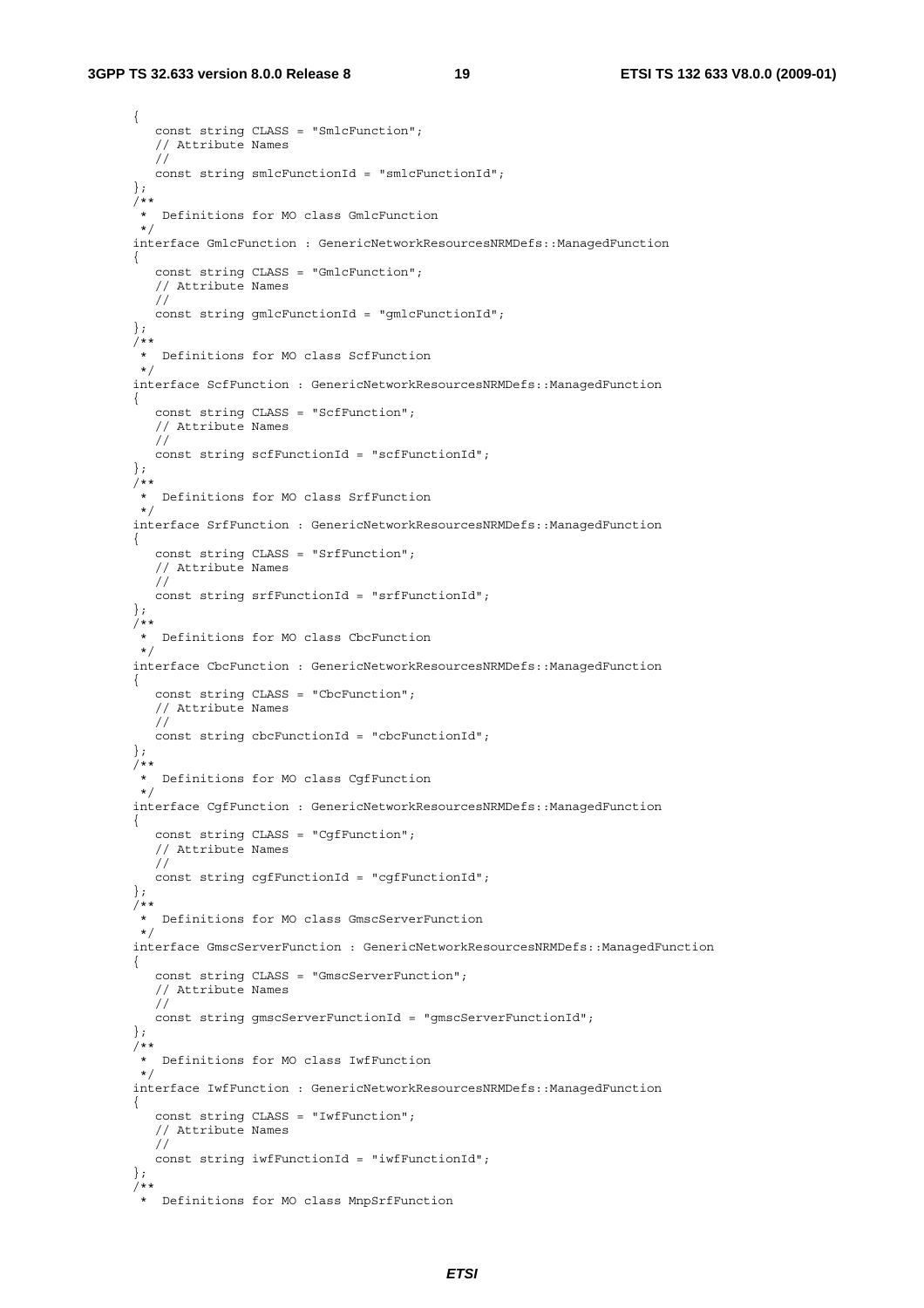#### **3GPP TS 32.633 version 8.0.0 Release 8 20 ETSI TS 132 633 V8.0.0 (2009-01)**

```
 */ 
      interface MnpSrfFunction : GenericNetworkResourcesNRMDefs: : ManagedFunction
       { 
          const string CLASS = "MnpSrfFunction"; 
          // Attribute Names 
          // 
          const string mnpSrfFunctionId = "mnpSrfFunctionId"; 
       }; 
      7* * Definitions for MO class NpdbFunction 
        */ 
      interface NpdbFunction : GenericNetworkResourcesNRMDefs: : ManagedFunction
       { 
          const string CLASS = "NpdbFunction"; 
          // Attribute Names 
          // 
          const string npdbFunctionId = "npdbFunctionId"; 
       }; 
       /** 
        * Definitions for MO class SgwFunction 
        */ 
       interface SgwFunction : GenericNetworkResourcesNRMDefs::ManagedFunction 
       { 
          const string CLASS = "SgwFunction"; 
          // Attribute Names 
          // 
          const string sgwFunctionId = "sgwFunctionId"; 
       }; 
 /** 
        * Definitions for MO class SsfFunction 
        */ 
       interface SsfFunction : GenericNetworkResourcesNRMDefs::ManagedFunction 
       { 
          const string CLASS = "SsfFunction"; 
          // Attribute Names 
          // 
          const string ssfFunctionId = "ssfFunctionId"; 
       }; 
 /** 
        * Definitions for MO class BsFunction 
 */ 
       interface BsFunction : GenericNetworkResourcesNRMDefs::ManagedFunction 
       { 
          const string CLASS = "BsFunction"; 
          // Attribute Names 
          // 
          const string bsFunctionId = "bsFunctionId"; 
       }; 
 /** 
        * Definitions for MO class IucsLink 
        */ 
       interface IucsLink : GenericNetworkResourcesNRMDefs::ManagedFunction 
       { 
          const string CLASS = "IucsLink"; 
          // Attribute Names 
          // 
          const string iucsLinkId = "iucsLinkId"; 
         const string connectedRnc = "connectedRnc";
         const string connectedBss = "connectedBss";
       }; 
      7** * Definitions for MO class IupsLink 
        */ 
       interface IupsLink : GenericNetworkResourcesNRMDefs::ManagedFunction 
       { 
          const string CLASS = "IupsLink"; 
          // Attribute Names 
          // 
          const string iupsLinkId = "iupsLinkId"; 
          const string connectedRnc = "connectedRnc"; 
          const string connectedBss = "connectedBss"; 
       }; 
       /** 
        * Definitions for MO class IubcLink 
        */ 
       interface IubcLink : GenericNetworkResourcesNRMDefs::ManagedFunction 
       {
```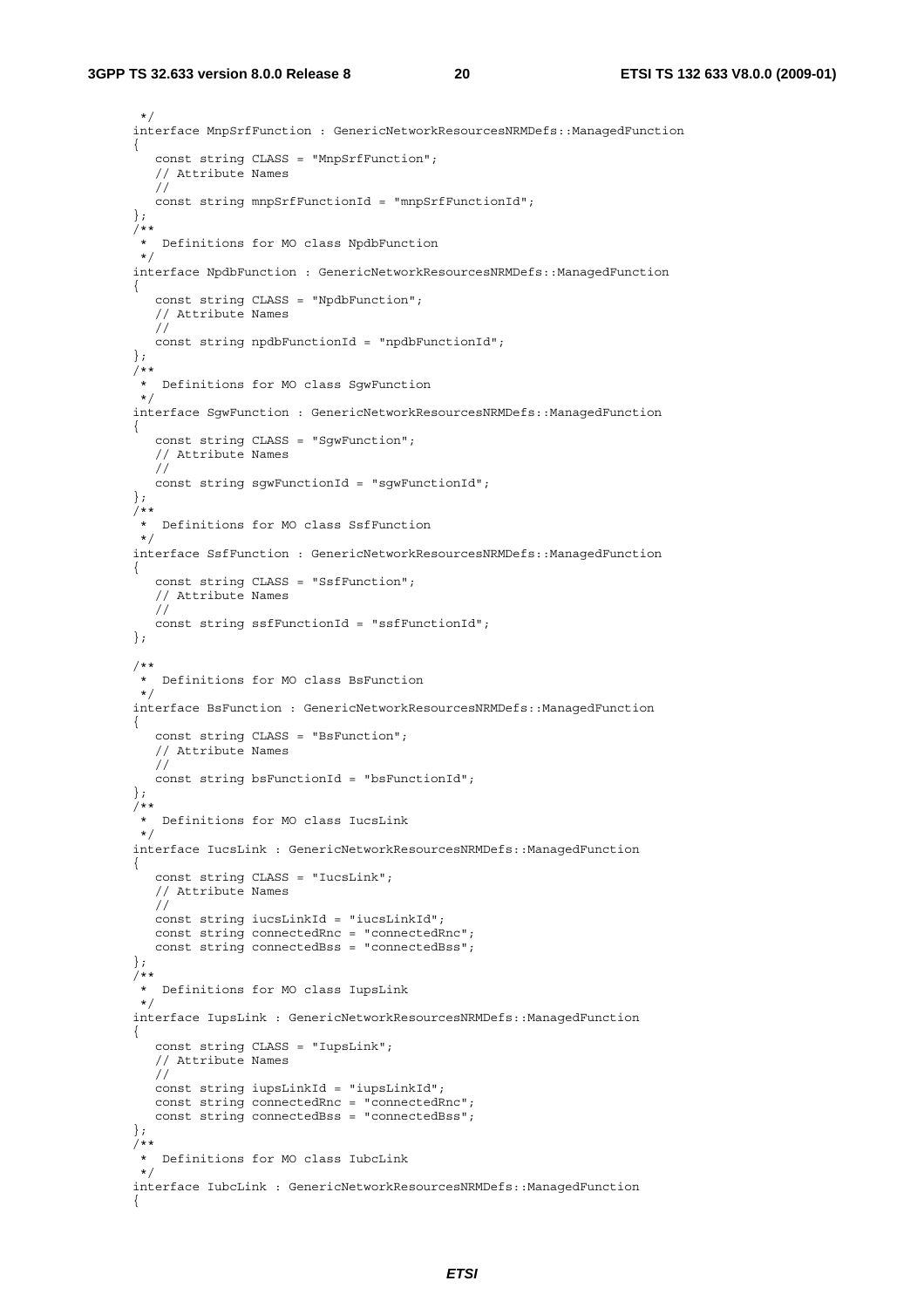```
 const string CLASS = "IubcLink"; 
          // Attribute Names 
         \frac{1}{\sqrt{2}} const string iubcLinkId = "iubcLinkId"; 
          const string connectedRnc = "connectedRnc"; 
       }; 
 /** 
        * Definitions for MO class ALink 
        */ 
       interface ALink : GenericNetworkResourcesNRMDefs::ManagedFunction 
       { 
          const string CLASS = "ALink"; 
           // Attribute Names 
          // 
          const string aLinkId = "aLinkId"; 
          const string connectedBss = "connectedBss"; 
       }; 
 /** 
        * Definitions for MO class GbLink 
        */ 
       interface GbLink : GenericNetworkResourcesNRMDefs::ManagedFunction 
       { 
          const string CLASS = "GbLink"; 
          // Attribute Names 
          // 
          const string gbLinkId = "gbLinkId"; 
          const string connectedBss = "connectedBss"; 
       }; 
 /** 
        * Definitions for MO class CsMgwFunction 
        */ 
       interface CsMgwFunction : GenericNetworkResourcesNRMDefs::ManagedFunction 
       { 
          const string CLASS = "CsMgwFunction"; 
          // Attribute Names 
          // 
          const string csMgwFunctionId = "csMgwFunctionId"; 
          const string csMgwFunctionMscServerFunction = "csMgwFunctionMscServerFunction"; 
          const string csMgwFunctionIucsLink = "csMgwFunctionIucsLink"; 
          const string csMgwFunctionALink = "csMgwFunctionALink"; 
       }; 
      7** * Definitions for MO class BmScFunction 
        */ 
       interface BmScFunction : GenericNetworkResourcesNRMDefs::ManagedFunction 
\left\{ \begin{array}{ccc} 1 & 1 \\ 1 & 1 \end{array} \right\} const string CLASS = "BmScFunction"; 
           //Attribute Names 
          // 
          const string bmScFunctionId = "bmScFunctionId"; 
       }; 
 /** 
        * Definitions for MO class Link_BmSc_Ggsn 
        */ 
       interface Link_BmSc_Ggsn : GenericNetworkResourcesNRMDefs::Link 
\left\{ \begin{array}{ccc} 1 & 1 \\ 1 & 1 \end{array} \right\} const string CLASS = "Link_BmSc_Ggsn"; 
          // All Attributes inherited from Link 
       }; 
 /** 
        * Definitions for MO class Link_Ggsn_Sgsn 
        */ 
       interface Link_Ggsn_Sgsn : GenericNetworkResourcesNRMDefs::Link 
       { 
          const string CLASS = "Link_Ggsn_Sgsn"; 
          // All Attributes inherited from Link 
       }; 
        /* Definitions for MO class CircuitEndPointSubgroup 
        */ 
       interface CircuitEndPointSubgroup: GenericNetworkResourcesNRMDefs::ManagedFunction 
       { 
          const string CLASS = "CircuitEndPointSubgroup";
```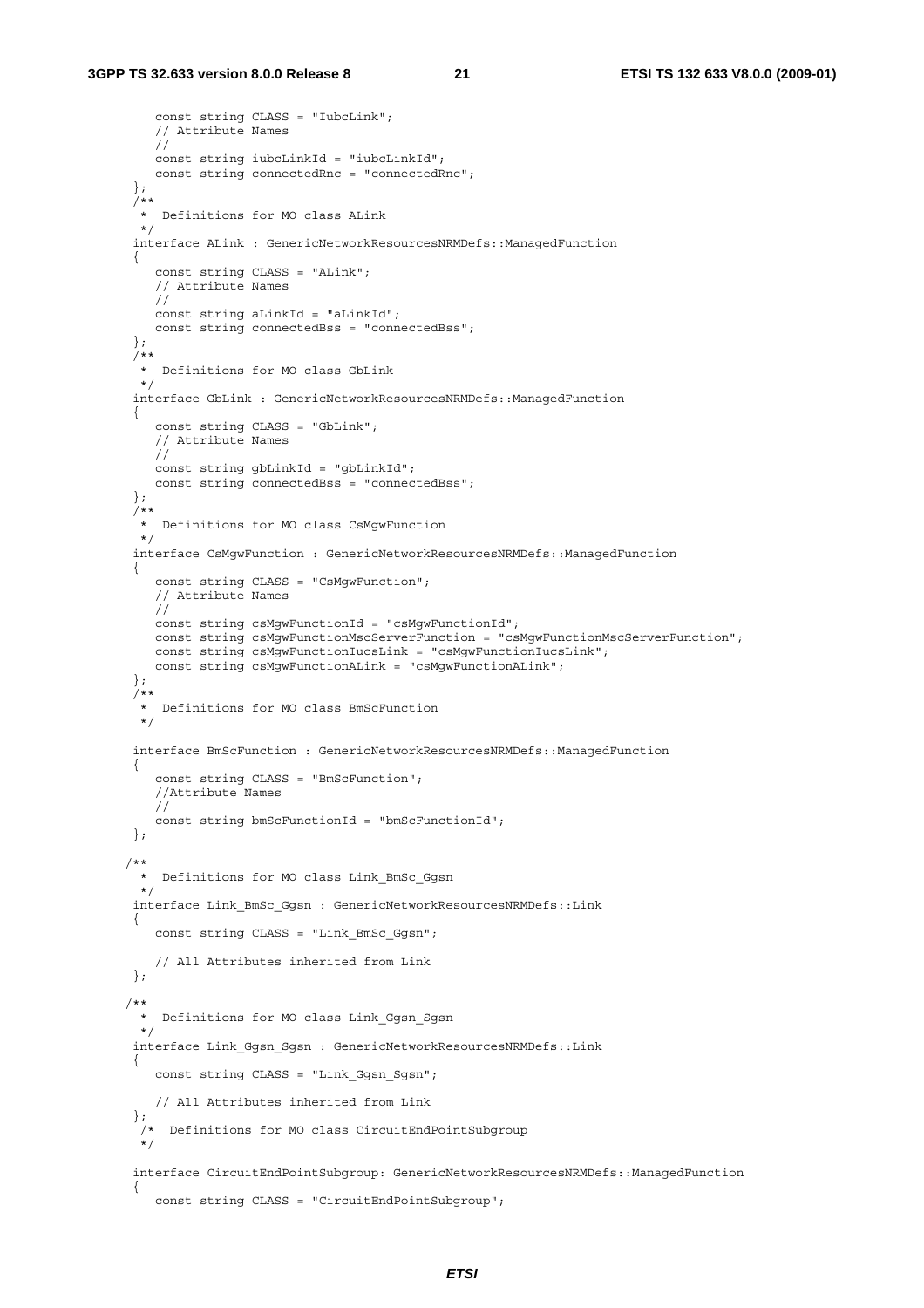```
 //Attribute Names 
   const string circuitEndPointSubgroupId = "circuitEndPointSubgroupId"; 
 };
```

```
\};
#endif // _CORENETWORKRESOURCESNRMDEFS_IDL_
```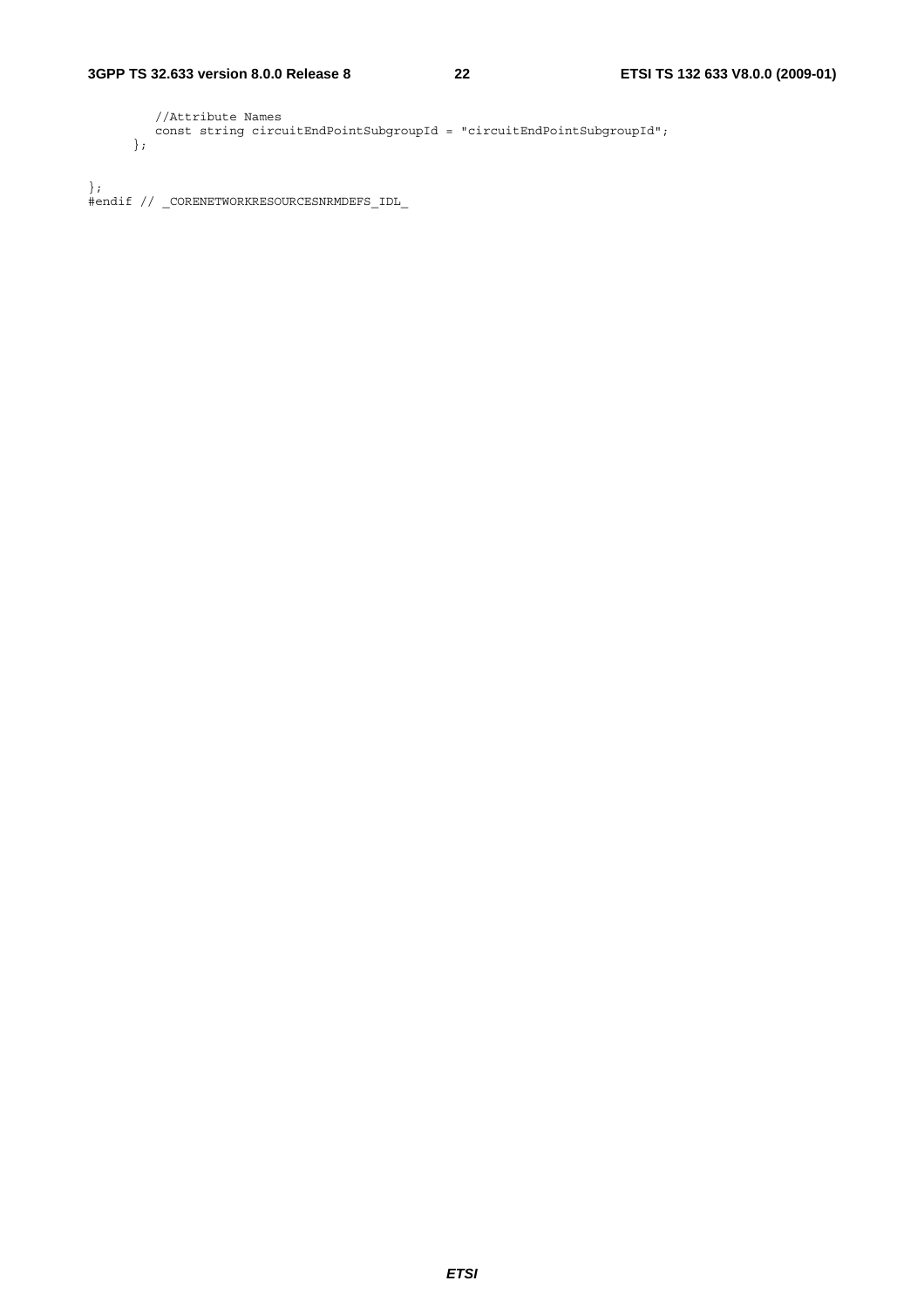## Annex B (informative): Change history

| <b>Change history</b> |  |                              |                     |    |                                                                                                                              |    |         |                 |
|-----------------------|--|------------------------------|---------------------|----|------------------------------------------------------------------------------------------------------------------------------|----|---------|-----------------|
| <b>Date</b>           |  | TSG # TSG Doc.               | <b>CR</b>           |    | <b>Rev Subject/Comment</b>                                                                                                   |    | Cat Old | <b>New</b>      |
| Jun 2001              |  | SA 12 SP-010283              |                     | -- | Approved at TSG SA #12 and placed under Change Control                                                                       | -- |         | $2.0.0$ 4.0.0   |
| Jun 2002              |  | SA 16 SP-020302              | $0001$ --           |    | Align with Rel-4 Network Architecture (23.002) by changing Roaming<br>Signalling Gateway (R-SGW) to Signalling Gateway (SGW) | F. |         | 4.0.0 4.1.0     |
| Sep 2002              |  | SA_17 SP-020489              | $0002$ --           |    | Upgrade to Rel-5 the CORBA SS for Core Network NRM (add Managed<br>Object Classes (MOCs)                                     | C  |         | $4.1.0$ 5.0.0   |
| Dec 2002              |  | SA 18 SP-020747              | $0003$ --           |    | Removal of faulty attribute uraList (alignment with Rel-5 32.632 Network<br>Resource Model)                                  | F  |         | $5.0.0$ $5.1.0$ |
| Sep 2004              |  | SA_25 SP-040567              | $0004$ --           |    | Correction in Rules for NRM extensions - Align with 32.622 (Generic NRM<br>$ S\rangle$                                       | F  |         | 5.1.0 5.2.0     |
|                       |  | Sep 2004   SA_25   SP-040582 | $0005$ $-$          |    | Correction of modelling of Media GateWay (MGW)                                                                               | F  |         | $5.1.0$ $5.2.0$ |
| Sep 2004              |  | SA 25 SP-040581              | $0006$ $-$          |    | Add Inheritance in CORBA IDL                                                                                                 | B  |         | $5.2.0$ 6.0.0   |
| Dec 2004              |  | SA 26 SP-040809              | $0007$ --           |    | Add new IMS Entities                                                                                                         | B  |         | $6.0.0$ 6.1.0   |
| Dec 2004              |  | SA 26 SP-040809              | $0008$ $-$          |    | Add restart notification to GSN objects using 'proceduralStatus' attribute -<br>Align with IS in 32.632                      | B  |         | $6.0.0$ 6.1.0   |
| Mar 2005              |  | SA 27 SP-050047              | $0011$ --           |    | Align with 32.632, regarding the IS template and UML repertoire                                                              | F  |         | $6.1.0$ 6.2.0   |
| Mar 2005              |  | <b>SA 27 SP-050047</b>       | $\overline{0012}$ - |    | Correct List of Long Attributes                                                                                              | A  |         | $6.1.0$ 6.2.0   |
| Mar 2005              |  | SA 27 SP-050047              | $0013$ --           |    | Add IMS links to CN NRM CORBA SS                                                                                             | B  |         | $6.1.0$ 6.2.0   |
| Mar 2006              |  | SA 31 SP-060103              | $0014$ --           |    | Name correction of BgcfFunction - Align with 32.632 Information Service<br>(IS)                                              | F  |         | $6.2.0$ 6.3.0   |
|                       |  | Sep 2006   SA_33 SP-060611   | $0015$ --           |    | Add missing CscfFunction to CN NRM - Align with 32.632                                                                       | F  |         | 6.3.0 6.4.0     |
| Dec 2006              |  | SA 34 SP-060712              | $0016$ --           |    | Correct the Link subclasses to model Mg and Mj reference points - Align<br>with 32.632                                       | F  |         | 6.4.0 6.5.0     |
|                       |  | Dec 2006 SA_34 SP-060731     | $0017$ --           |    | Move IMS part to new IMS NRM (32.733)                                                                                        | С  |         | 6.5.0 7.0.0     |
| Mar 2007              |  | SA_35 SP-070047              | $0019$ --           |    | Removing IMS related links from the CN NRM                                                                                   | F  |         | 7.0.0 7.1.0     |
| Jun 2007              |  | SA 36 SP-070277              | $0020$ --           |    | Add the BmScFunction to the CN NRM - Needed for the TraceIRP - Align<br>with 32.632                                          | B  |         | 7.1.0 7.2.0     |
| Sep 2007              |  | SA_37 SP-070606              | $0022$ --           |    | <b>Correct CORBA Solution Set Tables</b>                                                                                     | A  |         | 7.2.0 7.3.0     |
| Jun 2008              |  | SA 40 SP-080328              | $0023$ --           |    | Add definition of IOC CircuitEndPointSubgroup - Align with 32.632 and<br>32.407                                              | F. |         | 7.3.0 7.4.0     |
| Dec 2008   SA_42  --  |  |                              |                     | -- | Upgrade to Release 8                                                                                                         | -- |         | 7.4.0 8.0.0     |